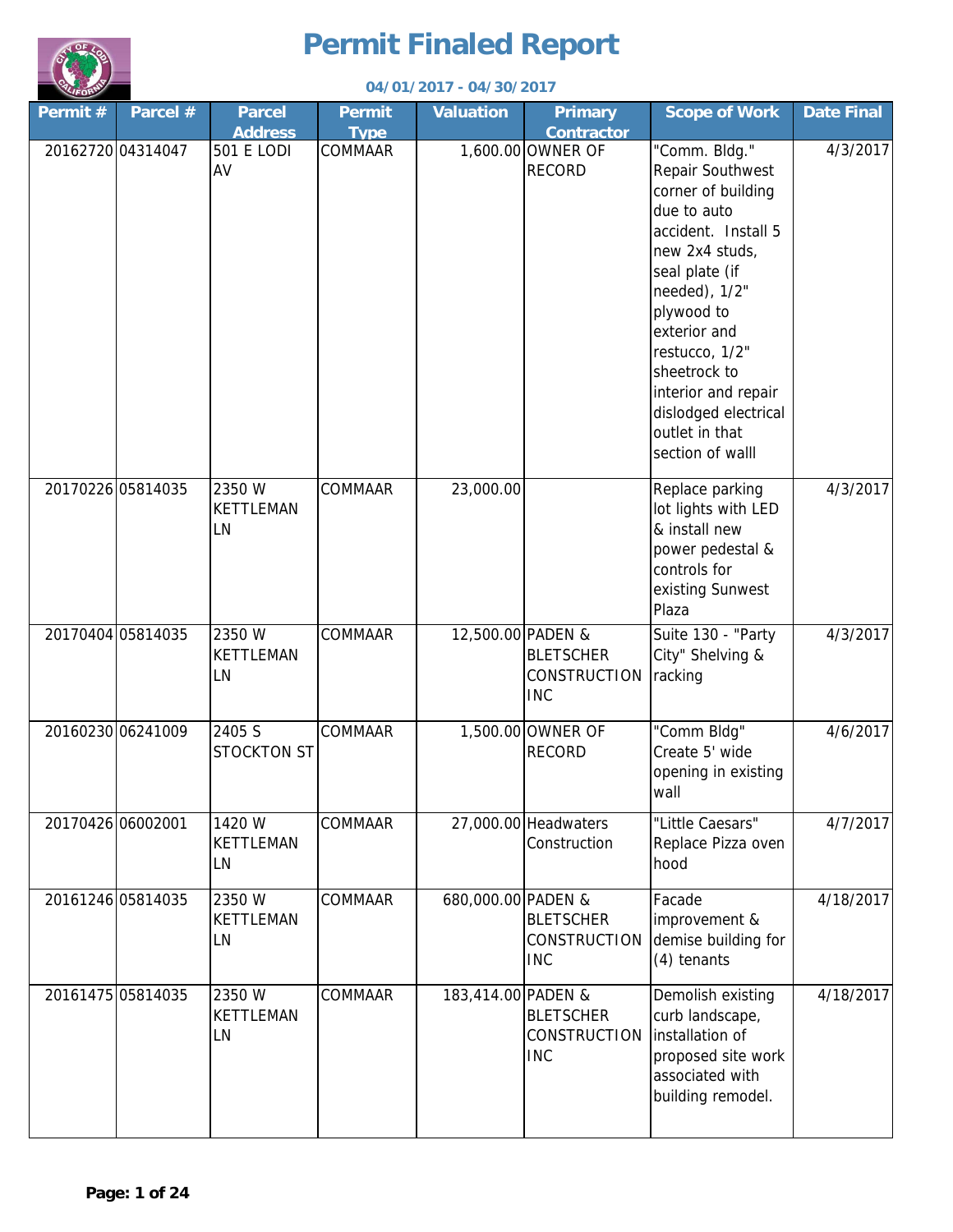

| <b>CALIFORN</b>   |                   |                                      |                              | 04/01/2017 - 04/30/2017 |                                                               |                                                                                                                                                                                                                            |                   |
|-------------------|-------------------|--------------------------------------|------------------------------|-------------------------|---------------------------------------------------------------|----------------------------------------------------------------------------------------------------------------------------------------------------------------------------------------------------------------------------|-------------------|
| Permit#           | Parcel #          | <b>Parcel</b><br><b>Address</b>      | <b>Permit</b><br><b>Type</b> | <b>Valuation</b>        | <b>Primary</b><br><b>Contractor</b>                           | <b>Scope of Work</b>                                                                                                                                                                                                       | <b>Date Final</b> |
| 20170338 05814035 |                   | 2350 W<br><b>KETTLEMAN</b><br>LN     | COMMAAR                      |                         | 60,000.00 MERCHCO<br>SERVICES, INC.                           | @ Suite 120 -<br>"Petco"<br>Installation of<br>interior gondolas                                                                                                                                                           | 4/20/2017         |
|                   | 20170277 05803028 | 1613 LOWER<br>SACRAMENT<br><b>RD</b> | <b>COMMAAR</b>               |                         | 110,000.00 Brandon-Garrett<br>Construction Inc                | "McDonalds"<br>Remodel of<br>existing kitchen<br>area to relocate<br>some equipment,<br>plumbing and<br>electrical.                                                                                                        | 4/25/2017         |
|                   | 20161755 05814035 | 2350 W<br><b>KETTLEMAN</b><br>LN     | <b>COMMTI</b>                | 400,000.00 PADEN &      | <b>BLETSCHER</b><br><b>CONSTRUCTION</b><br><b>INC</b>         | @Suite 130<br>Tenant<br>Improvement -<br>"Party City"                                                                                                                                                                      | 4/18/2017         |
|                   | 20161837 05814035 | 2350 W<br><b>KETTLEMAN</b><br>LN     | <b>COMMTI</b>                | 450,000.00 PADEN &      | <b>BLETSCHER</b><br>CONSTRUCTION<br><b>INC</b>                | @Suite 120<br>"Petco" Tenant<br>Improvement                                                                                                                                                                                | 4/21/2017         |
|                   | 20161668 06024007 | 2525 S<br>HUTCHINS ST                | <b>COMMTI</b>                |                         | 32,000.00 OWNER OF<br><b>RECORD</b>                           | Suite 7 - Located<br>at 523 W Harney<br>Ln - Tenant<br>Improvement -<br>"Tokay Market" -<br>Relocate store.<br>Add new walk in<br>cooler box,<br>remodel ineterior<br>finishes and repair<br>toilet room to<br>current ADA | 4/27/2017         |
|                   | 20161151 02924046 | 300<br><b>EVERGREEN</b><br><b>DR</b> | <b>DEMOLISH</b>              |                         | 500.00 OWNER OF<br><b>RECORD</b>                              | Demolish<br>swimming pool                                                                                                                                                                                                  | 4/6/2017          |
|                   | 2016338105854013  | 2310 OLSON<br><b>DR</b>              | <b>DEMOLISH</b>              |                         | 4,500.00 MATHEWS<br>BUILDERS, INC.                            | Remove wet sheet<br>rock in garage &<br>damaged sheet<br>rock in the<br>upstairs portion of<br>home                                                                                                                        | 4/27/2017         |
|                   | 20170004 03937041 | 1730<br><b>EDGEWOOD</b><br><b>DR</b> | <b>ELECSERV</b>              |                         | 975.00 AGANS &<br>AGANS INC.<br>DBA: A & A<br><b>ELECTRIC</b> | Located at<br>common area<br>south of 1717<br>LeBec Ct. Install<br>100amp pedestal<br>for lighting.                                                                                                                        | 4/5/2017          |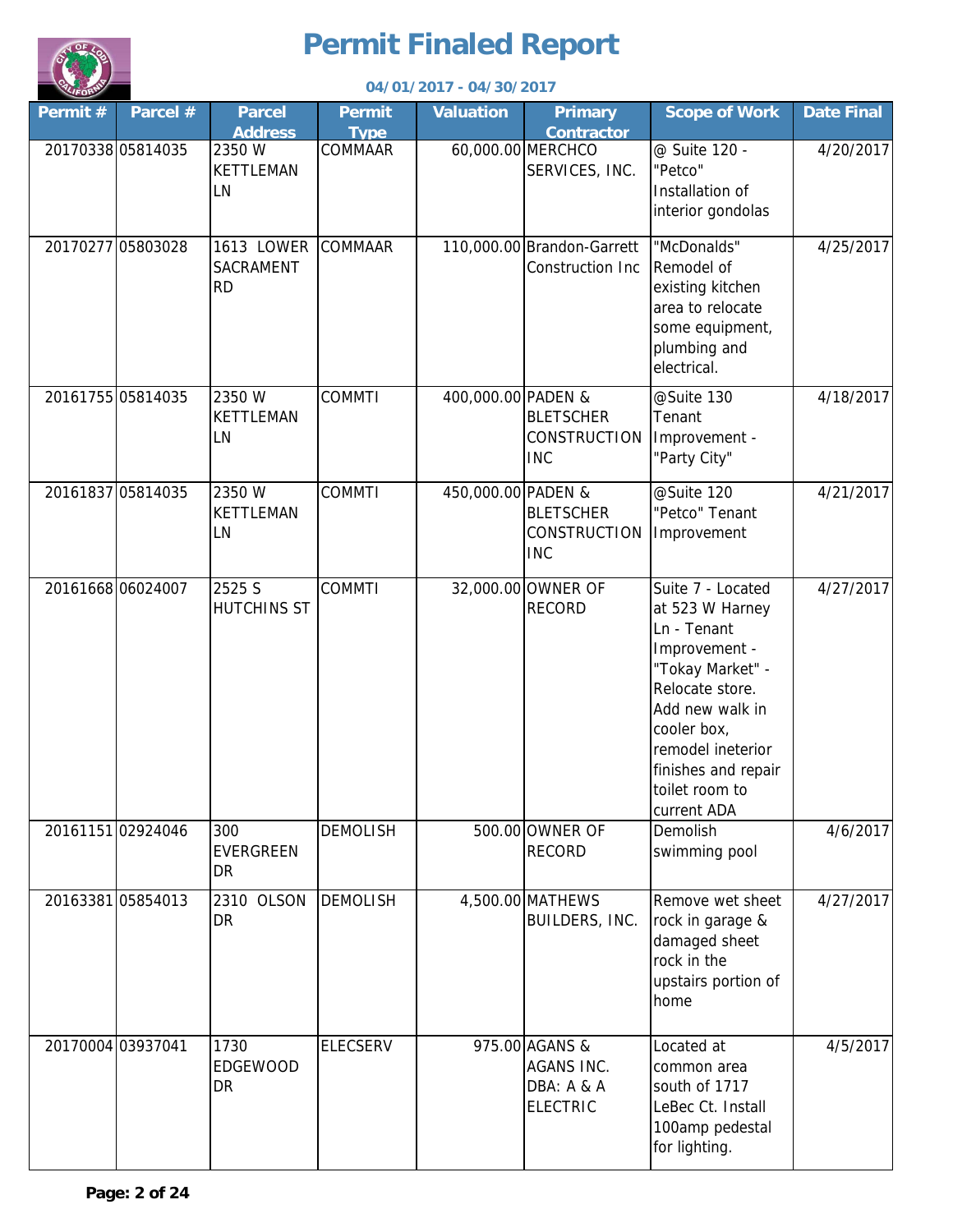

|                   |                   |                                      |                              | 04/01/2017 - 04/30/2017 |                                                                     |                                                                                                                                                                                         |                   |
|-------------------|-------------------|--------------------------------------|------------------------------|-------------------------|---------------------------------------------------------------------|-----------------------------------------------------------------------------------------------------------------------------------------------------------------------------------------|-------------------|
| Permit#           | Parcel #          | <b>Parcel</b><br><b>Address</b>      | <b>Permit</b><br><b>Type</b> | <b>Valuation</b>        | <b>Primary</b><br><b>Contractor</b>                                 | <b>Scope of Work</b>                                                                                                                                                                    | <b>Date Final</b> |
|                   | 20170308 04105027 | 316<br><b>FORREST AV</b>             | <b>ELECSERV</b>              |                         | 2,500.00 OWNER OF<br><b>RECORD</b>                                  | Replace existing<br>100 amp panel<br>with 100 amp<br>(same location)                                                                                                                    | 4/13/2017         |
|                   | 20170534 03517701 | 310 N MILLS<br>AV                    | <b>ELECSERV</b>              |                         | 2,700.00 QUALITY FIRST<br><b>HOME</b><br><b>IMPROVEMENT</b><br>INC. | Panel upgrade<br>from existing 100<br>amp panel to new<br>200 amp main<br>service overhead.                                                                                             | 4/13/2017         |
|                   | 20160273 02919034 | 2318<br><b>BURTON WY</b>             | <b>ELECSERV</b>              |                         | 1,000.00 OWNER OF<br><b>RECORD</b>                                  | Upgrade electrical<br>panel from 100<br>amp to 200 amp<br>(same location)                                                                                                               | 4/20/2017         |
|                   | 20162448 03914008 | 740<br><b>BIRCHWOOD</b><br><b>DR</b> | <b>EQUIP</b>                 |                         | 18,650.00 HONEYS AIR INC Replace existing                           | HVAC split system                                                                                                                                                                       | 4/3/2017          |
|                   | 20163307 04507038 | 809 S<br><b>SCHOOL ST</b>            | <b>EQUIP</b>                 |                         | 100.00 TOKAY<br>DEVELOPMENT,<br>INC.                                | Replace electrical<br>panel like for like<br>100 amp.                                                                                                                                   | 4/3/2017          |
| 20163460 03913011 |                   | 728 WILLOW EQUIP<br><b>GLEN DR</b>   |                              | 1,500.00 LENZI          | <b>INCORPORATED</b>                                                 | Upgrade existing<br>service panel to<br>200 amp. Same<br>location.                                                                                                                      | 4/3/2017          |
|                   | 20170585 05832004 | 1826 W<br><b>KETTLEMAN</b><br>LN     | <b>EQUIP</b>                 |                         | 2,380.00 D L PAYNE INC                                              | Landscape area<br>near man-made<br>"Mallard Lake" just<br>west of 1826 W.<br>Kettleman - Install<br>breakers, install<br>flex conduit<br>w/conductors to<br>(2) pumps and<br>terminate. | 4/3/2017          |
|                   | 20170637 03119011 | <b>RIMBY</b><br>509<br>AV            | <b>EQUIP</b>                 | 6,400.00 TOKAY          | <b>HEATING AND</b><br><b>AIR</b><br>CONDITIONING                    | Unit #1 - Replace<br>existing split<br>system condenser<br>on ground &<br>furnace in garage                                                                                             | 4/3/2017          |
|                   | 20170660 03529015 | 1425 AYERS<br>AV                     | <b>EQUIP</b>                 |                         | 5,704.00 GIDDENS<br><b>BROTHERS INC</b>                             | Install new gas<br>fireplace insert<br>with new<br>dedicated 1/2" gas<br>line from meter to<br>insert                                                                                   | 4/3/2017          |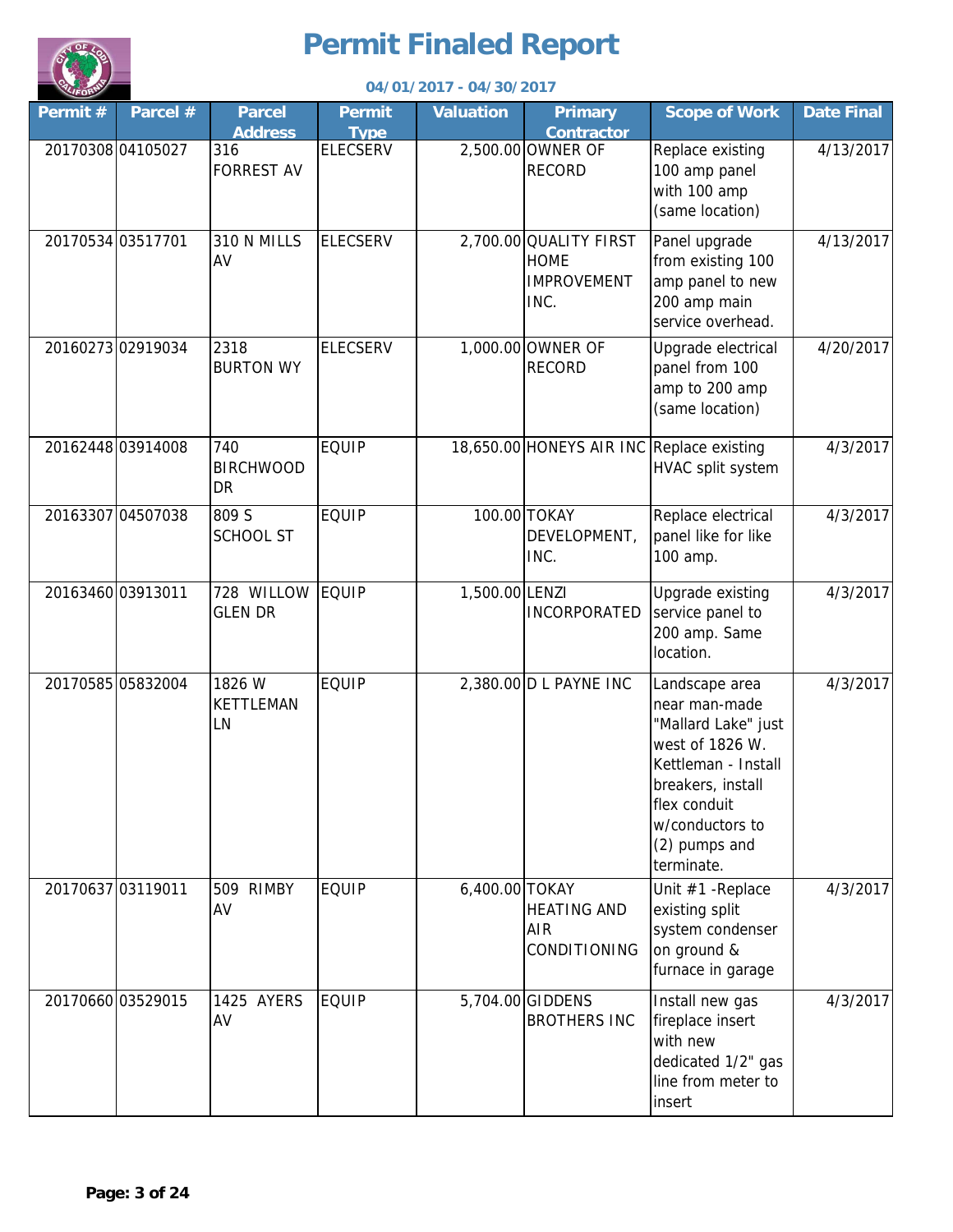

|         |                   |                                                        |                             | 04/01/2017 - 04/30/2017 |                                                                                         |                                                                                                  |                   |
|---------|-------------------|--------------------------------------------------------|-----------------------------|-------------------------|-----------------------------------------------------------------------------------------|--------------------------------------------------------------------------------------------------|-------------------|
| Permit# | Parcel #          | <b>Parcel</b>                                          | <b>Permit</b>               | <b>Valuation</b>        | <b>Primary</b>                                                                          | <b>Scope of Work</b>                                                                             | <b>Date Final</b> |
|         | 20170638 03927124 | <b>Address</b><br>1208<br><b>EDGEWOOD</b><br><b>DR</b> | <b>Type</b><br><b>EQUIP</b> |                         | <b>Contractor</b><br>6,500.00 LAWSON'S<br>PLUMBING &<br><b>DRAIN</b><br><b>CLEANING</b> | Sewer line<br>replacement in<br>front yard                                                       | 4/4/2017          |
|         | 20170305 06237072 | 359<br><b>CENTURY BL</b>                               | <b>EQUIP</b>                |                         | 7,850.00 JDF Construction                                                               | HVAC changeout<br>split system same<br>location. furnace in<br>closet, condensor<br>in backyard. | 4/4/2017          |
|         | 20170245 04508022 | <b>816 S LEE AV</b>                                    | <b>EQUIP</b>                |                         | 5,200.00 CHESS AIR INC                                                                  | Replace HVAC split<br>system like for like                                                       | 4/4/2017          |
|         | 20170384 03512114 | 10 N MILLS<br>AV                                       | <b>EQUIP</b>                |                         | 5,927.00 ALL AIR INC.<br>DBA ALL AIR<br><b>HEATING &amp; AIR</b><br>CONDITIONING        | Grace Presbyterian<br>Church - Change<br>out HVAC package<br>unit on roof                        | 4/5/2017          |
|         | 20170417 03712002 | 801 HOLLY<br><b>DR</b>                                 | <b>EQUIP</b>                |                         | 4,800.00 BIG MOUNTAIN<br><b>HEATING &amp; AIR,</b><br>INC.                              | 15 seer HVAC<br>package<br>changeout on roof                                                     | 4/7/2017          |
|         | 20170674 04512211 | 1245 S<br><b>CHURCH ST</b>                             | <b>EQUIP</b>                |                         | 5,000.00 GREENBERG<br>CLARK, INC<br>DBA: THE<br><b>TRENCHLESS</b><br>CO.                | Replace main<br>sewer line in front<br>yard                                                      | 4/10/2017         |
|         | 20170726 02951043 | 833 OAK<br><b>KNOLL WY</b>                             | <b>EQUIP</b>                |                         | 1,400.00 LAWSON'S<br>PLUMBING &<br><b>DRAIN</b>                                         | Replace Water<br>Heater - in garage                                                              | 4/10/2017         |
|         | 20170554 03108056 | 999 S<br><b>FAIRMONT AV</b>                            | <b>EQUIP</b>                | 7,965.00 TOKAY          | <b>HEATING AND</b><br>AIR<br>CONDITIONING                                               | Suite #115 - Lodi<br>Medical Plaza -<br>Hvac replace<br>existing package<br>unit on roof         | 4/10/2017         |
|         | 20162333 02713405 | 2100 W LODI<br>AV                                      | EQUIP                       |                         | 1,000.00 STAGECOACH<br>PLUMBING                                                         | Replace<br>approximately 35<br>feet of damaged<br>sewer line in back<br>yard area                | 4/10/2017         |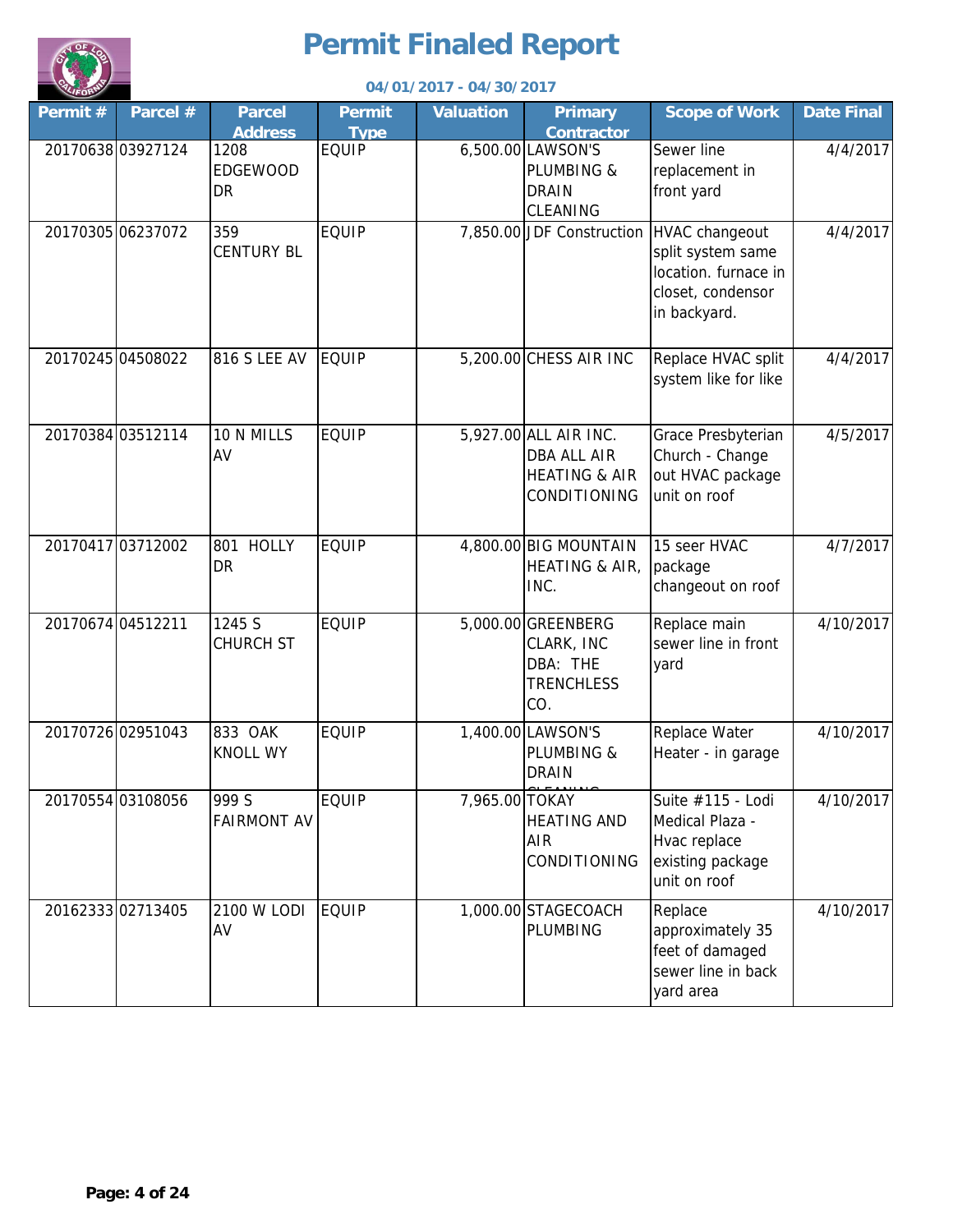

| <b>ALIFORN</b>    |                   |                                       |                              | 04/01/2017 - 04/30/2017 |                                                        |                                                                                                                                                                                |                   |
|-------------------|-------------------|---------------------------------------|------------------------------|-------------------------|--------------------------------------------------------|--------------------------------------------------------------------------------------------------------------------------------------------------------------------------------|-------------------|
| Permit#           | Parcel $#$        | <b>Parcel</b><br><b>Address</b>       | <b>Permit</b><br><b>Type</b> | <b>Valuation</b>        | <b>Primary</b><br><b>Contractor</b>                    | <b>Scope of Work</b>                                                                                                                                                           | <b>Date Final</b> |
| 20162731 05814035 |                   | 2350 W<br><b>KETTLEMAN</b><br>LN      | <b>EQUIP</b>                 |                         | 0.00 JOHNSON FIRE<br><b>PROTECTION</b>                 | Fire sprinkler<br>system for former<br>Walmart remodel<br>of shell to<br>accomodate (3)<br>new retail tenants;<br>addition of fire<br>pump.                                    | 4/10/2017         |
|                   | 20151850 03936110 | 507 DAISY<br>AV                       | <b>EQUIP</b>                 |                         | 3,000.00 OWNER OF<br><b>RECORD</b>                     | Replace approx.<br>130' of main sewer<br>line                                                                                                                                  | 4/11/2017         |
|                   | 20161520 06011042 | 1260 W<br><b>CENTURY BL</b>           | <b>EQUIP</b>                 |                         | 27,000.00 Tamaleko<br>Electric<br>Corporation          | "English Oaks<br>Adventist Church"<br>Remove (24) light<br>fixtures from<br>existing parking lot<br>pole and replace<br>with (26) light<br>fixtures on<br>existing (24) poles. | 4/12/2017         |
|                   | 2017062103109010  | 1141<br><b>TAMARACK</b><br>DR         | <b>EQUIP</b>                 | 2,400.00 TOKAY          | <b>HEATING AND</b><br>AIR<br>CONDITIONING              | Replace existing<br>wall heater                                                                                                                                                | 4/12/2017         |
|                   | 20170622 03109010 | 1141<br><b>TAMARACK</b><br><b>DR</b>  | <b>EQUIP</b>                 | 2,400.00 TOKAY          | <b>HEATING AND</b><br>AIR<br>CONDITIONING              | At 1262 S. Sunset.<br>Replace existing<br>wall heater                                                                                                                          | 4/12/2017         |
|                   | 20170290 03122007 | 1611 KENT<br>AV                       | <b>EQUIP</b>                 |                         | 500.00 West Coast<br>Solar, Inc.                       | Install new 125<br>amp service panel<br>to replace existing<br>service panel.                                                                                                  | 4/12/2017         |
|                   | 20161878 06257024 | 286<br><b>CULBERTSON</b><br><b>DR</b> | <b>EQUIP</b>                 |                         | 15,021.00 HONEYS AIR INC Replace existing              | HVAC split system<br>like for like                                                                                                                                             | 4/13/2017         |
|                   | 20163244 04114027 | 611N<br><b>SCHOOL ST</b>              | <b>EQUIP</b>                 |                         | 1,366.00 ABC PLUMBING<br>HEATING & AIR<br>CONDITIONING | Located at Apt 4-<br>Replace Water<br>Heater in outdoor<br>closet                                                                                                              | 4/17/2017         |
|                   | 20163245 04114027 | 611N<br><b>SCHOOL ST</b>              | <b>EQUIP</b>                 |                         | 1,356.00 ABC PLUMBING<br>HEATING & AIR<br>CONDITIONING | Located at Apt 2<br>Replace Water<br>Heater in outdoor<br>closet                                                                                                               | 4/17/2017         |
|                   | 20170756 04726020 | 337 E ACACIA EQUIP<br><b>ST</b>       |                              |                         | 2,146.00 COMFORT AIR,<br>INC.                          | Replace Water<br>Heater                                                                                                                                                        | 4/18/2017         |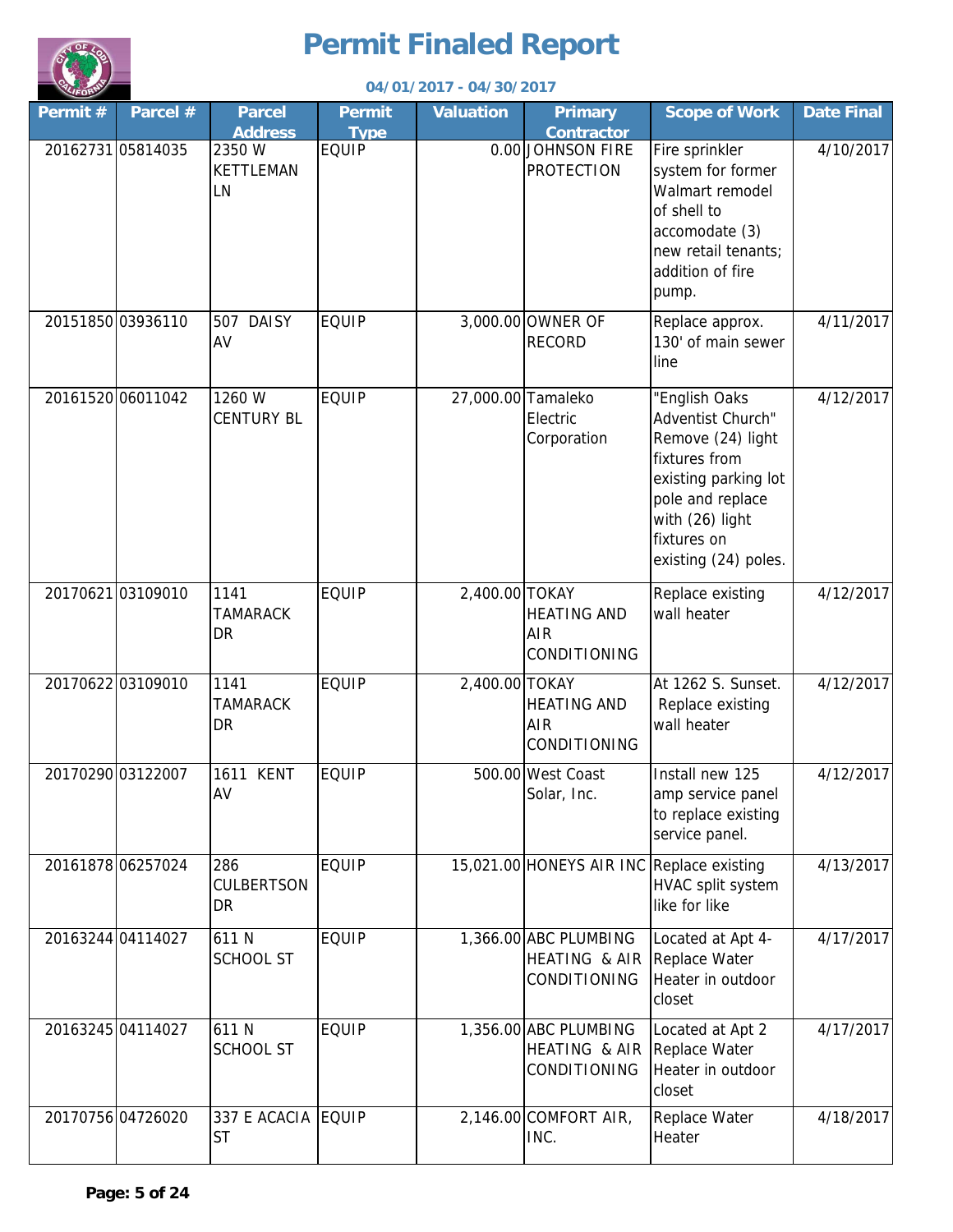

|                   |                   |                                   |                       | 04/01/2017 - 04/30/2017 |                                                                                    |                                                                                                                                  |                   |
|-------------------|-------------------|-----------------------------------|-----------------------|-------------------------|------------------------------------------------------------------------------------|----------------------------------------------------------------------------------------------------------------------------------|-------------------|
| Permit#           | Parcel #          | <b>Parcel</b><br><b>Address</b>   | Permit<br><b>Type</b> | <b>Valuation</b>        | <b>Primary</b><br><b>Contractor</b>                                                | <b>Scope of Work</b>                                                                                                             | <b>Date Final</b> |
|                   | 20162957 02727006 | 2312<br><b>GRENOBLE DR</b>        | <b>EQUIP</b>          |                         | 8,040.00 GIDDENS<br><b>BROTHERS INC</b>                                            | <b>Install Fireplace</b><br>insert using<br>existing gas line                                                                    | 4/18/2017         |
|                   | 20170124 04509016 | 835 S<br><b>CHURCH ST</b>         | <b>EQUIP</b>          |                         | 1,800.00 RUSSO'S<br><b>HEATING &amp; AIR</b><br>CONDITIONING<br><b>COMPANY</b>     | Removing old 3<br>ton 80% furnace<br>from basement &<br>installing new 90%<br>70 k btu upflow<br>furnace with 3-ton<br>evap coil | 4/18/2017         |
| 20170265 04302601 |                   | 118 N<br><b>SCHOOL ST</b>         | <b>EQUIP</b>          | 7,200.00 B & W          | MECHANICAL<br><b>INC</b>                                                           | "Fashion Safari"<br>Located at 130 N<br>School St - HVAC<br>change out same<br>location package<br>unit.                         | 4/18/2017         |
|                   | 20170266 04302601 | 118 N<br><b>SCHOOL ST</b>         | <b>EQUIP</b>          | 9,500.00 B & W          | MECHANICAL<br><b>INC</b>                                                           | "Comm Bldg"<br>Located at 120 N<br>School St HVAC<br>Change out. split<br>system.                                                | 4/18/2017         |
|                   | 20170250 04717026 | 215 E TOKAY<br><b>ST</b>          | <b>EQUIP</b>          |                         | 2,000.00 VELOCITY<br>SOLAR POWER,<br>INC.                                          | Service Panel<br>upgrade from 100<br>amp to 125<br>amp.Same location.                                                            | 4/18/2017         |
|                   | 20162599 03124059 | <b>1227 S MILLS</b><br>AV         | EQUIP                 |                         | 5,995.00 AAA Water<br>Systems                                                      | Install water<br>softener.                                                                                                       | 4/18/2017         |
|                   | 20170482 03320040 | 518 CONNIE<br><b>ST</b>           | <b>EQUIP</b>          |                         | 5,389.00 CALIFORNIA<br><b>ENERGY &amp; AIR</b><br><b>QUALITY</b><br>SERVICES, INC. | Change out HVAC<br>equipment like for<br>like. Same<br>location.<br>92%,60BTU,14SEE<br>$R, 3.5$ ton.                             | 4/18/2017         |
|                   | 20170795 03517612 | 215 N LOMA<br><b>DR</b>           | <b>EQUIP</b>          |                         | 1,500.00 SJRRSS INC.                                                               | Replace 10LF of 4"<br>sewer pipe in back<br>yard.                                                                                | 4/19/2017         |
|                   | 20170777 05743076 | 1951<br><b>SCARBOROUG</b><br>H DR | <b>EQUIP</b>          |                         | 800.00 PHIL AND<br><b>PAUL'S</b><br>PLUMBING                                       | Apartment Building<br>Replace Water<br>Heater in laundry<br>room. (Only<br>replacing 1 of 2<br>water heaters)                    | 4/19/2017         |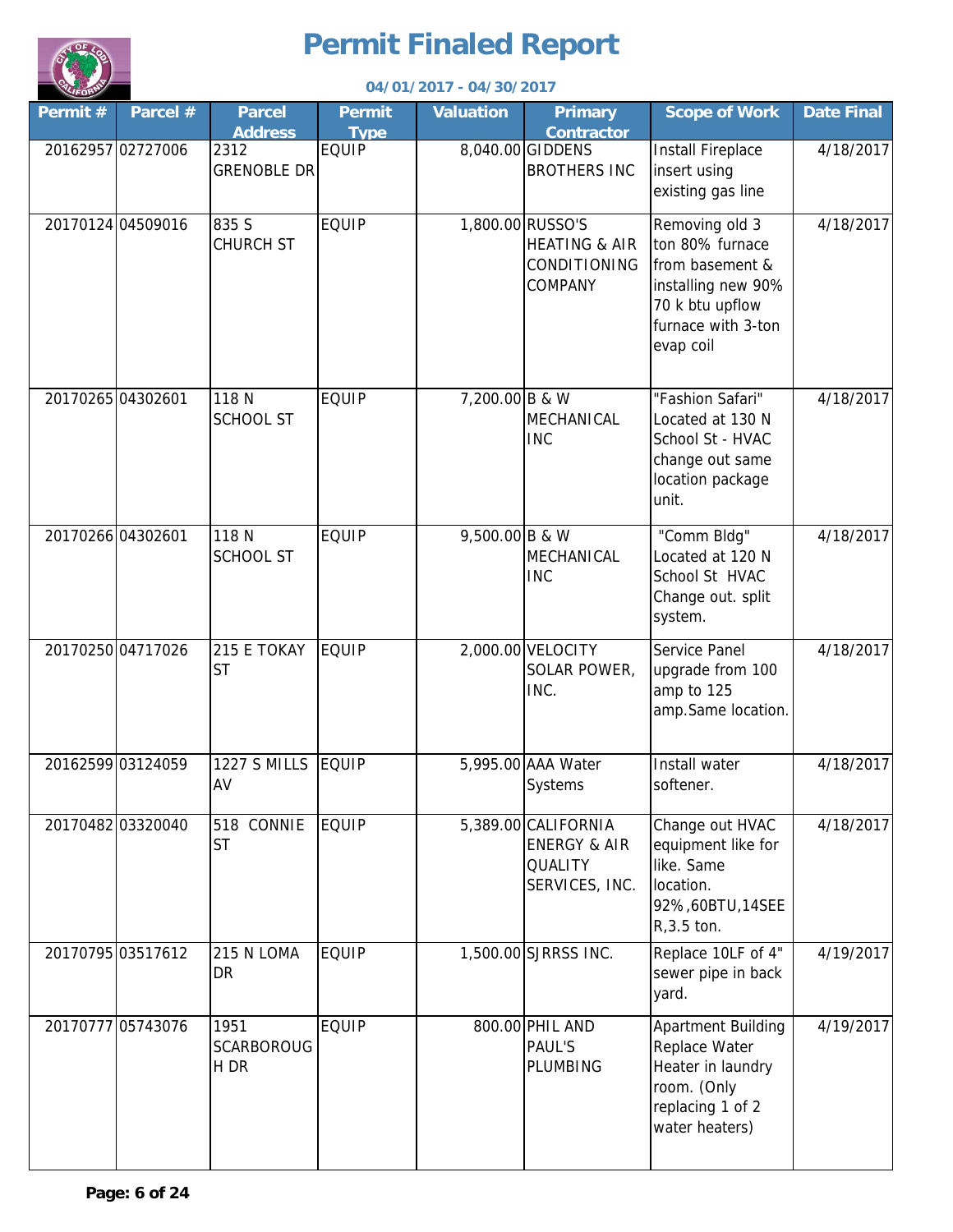

|         |                   |                                                      |                             | 04/01/2017 - 04/30/2017 |                                                                                                     |                                                                             |                   |
|---------|-------------------|------------------------------------------------------|-----------------------------|-------------------------|-----------------------------------------------------------------------------------------------------|-----------------------------------------------------------------------------|-------------------|
| Permit# | Parcel #          | <b>Parcel</b>                                        | <b>Permit</b>               | <b>Valuation</b>        | <b>Primary</b>                                                                                      | <b>Scope of Work</b>                                                        | <b>Date Final</b> |
|         | 20162859 06026003 | <b>Address</b><br>2524<br><b>WINCHESTER</b><br>#9 ST | <b>Type</b><br><b>EQUIP</b> |                         | <b>Contractor</b><br>5,200.00 GUARANTEED<br><b>HEATING AND</b><br><b>AIR</b><br><b>CONDITIONING</b> | Replace existing<br>package HVAC.                                           | 4/20/2017         |
|         | 20162802 04705015 | 1237 S<br><b>STOCKTON ST</b>                         | <b>EQUIP</b>                |                         | 500.00 OWNER OF<br><b>RECORD</b>                                                                    | Replace appx 27'<br>of 4" sewer line in<br>front yard                       | 4/20/2017         |
|         | 20170495 04744061 | 636<br><b>JOAQUIN ST</b>                             | <b>EQUIP</b>                |                         | 7,600.00 ALL AIR INC.<br>DBA: ALL AIR<br><b>HEATING &amp; AIR</b><br>CONDITIONING                   | Replace ductwork<br>with new ductwork.                                      | 4/20/2017         |
|         | 20170722 03316060 | 829 S ROSE<br><b>ST</b>                              | <b>EQUIP</b>                |                         | 11,000.00 ALL AIR INC<br>DBA: ALL AIR<br><b>HEATING &amp; AIR</b><br>CONDITIONING                   | Replace existing<br>HVAC split system<br>located in garage<br>and rear yard | 4/20/2017         |
|         | 20170642 03528005 | 509 N<br>PACIFIC AV                                  | <b>EQUIP</b>                |                         | 3,777.00 GIDDENS<br><b>BROTHERS INC</b>                                                             | Fire Place insert<br>installation. Using<br>existing 1/2 inch<br>gasline.   | 4/20/2017         |
|         | 20170646 03704404 | 15 N<br><b>FAIRMONT AV</b>                           | <b>EQUIP</b>                |                         | 5,200.00 ABC PLUMBING<br>HEATING & AIR<br>CONDITIONING                                              | Change out<br>existing packet<br>unit located on the<br>roof.               | 4/20/2017         |
|         | 20170757 04313013 | 412 E<br><b>WALNUT ST</b>                            | <b>EQUIP</b>                |                         | 7,505.00 COMFORT AIR,<br>INC.                                                                       | Replace existing<br>HVAC split system.<br>like for like                     | 4/24/2017         |
|         | 20170586 06235007 | 389 ELGIN<br>AV                                      | <b>EQUIP</b>                |                         | 9,570.00 HONEYS AIR INC Replace existing                                                            | HVAC package<br>unit. Like for like.                                        | 4/26/2017         |
|         | 20162904 03334001 | 801 S HAM LN EQUIP                                   |                             |                         | 6,990.00 GIDDENS<br><b>BROTHERS INC</b>                                                             | Unit #A - HVAC<br>Change out on<br>roof - "Dr<br>Khourdaji"                 | 4/27/2017         |
|         | 20162777 03938027 | 810 DENBY<br><b>WY</b>                               | <b>EQUIP</b>                |                         | 5,333.00 GIDDENS<br><b>BROTHERS INC</b>                                                             | Fireplace insert<br>install - use<br>existing 1/2" gas<br>hookup            | 4/27/2017         |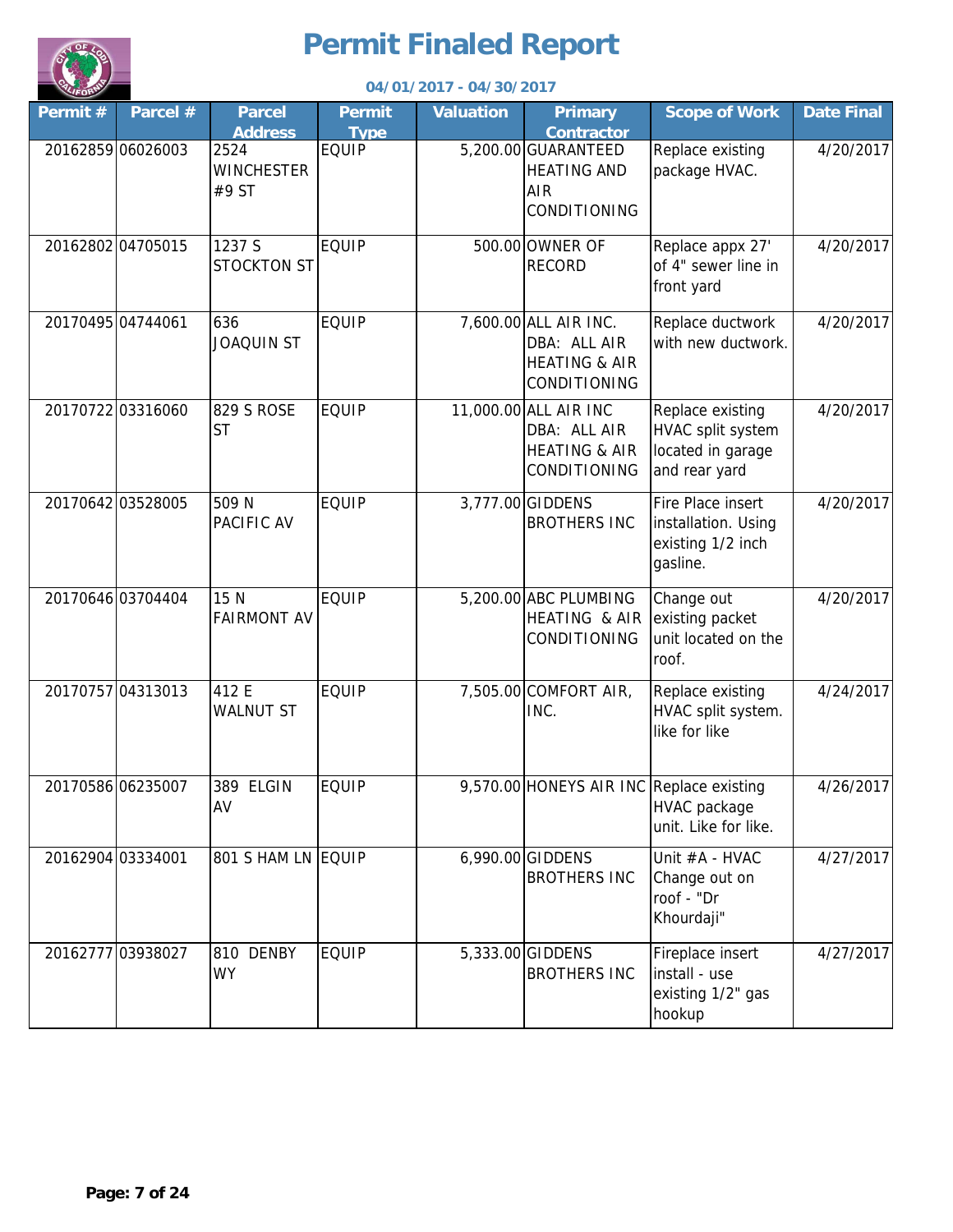

|           |                   |                                 |                              | 04/01/2017 - 04/30/2017 |                                     |                                                                                                                                         |                   |
|-----------|-------------------|---------------------------------|------------------------------|-------------------------|-------------------------------------|-----------------------------------------------------------------------------------------------------------------------------------------|-------------------|
| Permit#   | Parcel #          | <b>Parcel</b><br><b>Address</b> | <b>Permit</b><br><b>Type</b> | <b>Valuation</b>        | <b>Primary</b><br><b>Contractor</b> | <b>Scope of Work</b>                                                                                                                    | <b>Date Final</b> |
|           | 2017065503308064  | 527 S<br><b>ORANGE AV</b>       | <b>EQUIP</b>                 | 4,200.00 BAKERS         | <b>HEATING &amp; AIR</b>            | @ 529 S. Orange -<br>Duplex - Install<br>new A/C<br>condenser in unit<br>on the ground and<br>Evaporation Coil in<br>unit in the attic. | 4/27/2017         |
|           | 20170590 06015009 | 525 W<br><b>CENTURY BL</b>      | <b>EQUIP</b>                 |                         | 11,700.00 AIR SPECIALIST            | Triplex-Replace (3)<br>HVAC units on roof                                                                                               | 4/27/2017         |
| 201704380 |                   | 255 East<br>Harney Lane         | <b>EQUIP</b>                 | 2,400.00 ABLE           | MAINTENANCE<br>INC.                 | "ARCO" install<br>outlet for<br>computer to run<br>POS system in<br>office.                                                             | 4/27/2017         |
|           | 20160984 02953027 | 2670<br><b>TIFFANY ST</b>       | <b>FIRE</b>                  |                         | 0.00 Barsotti's Fire<br>Protection  | <b>Install Fire</b><br>sprinkler system in<br>New Single Family<br>Dwelling MP201XA                                                     | 4/3/2017          |
|           | 20161221 04507047 | 811 S School<br><b>St</b>       | <b>FIRE</b>                  |                         | 0.00 OWNER OF<br><b>RECORD</b>      | Located at 811 S<br>School St. Fire<br>Sprinklers for new<br>single family<br>dwelling                                                  | 4/3/2017          |
|           | 20161222 04507046 | 813 S School<br><b>St</b>       | <b>FIRE</b>                  |                         | 0.00 OWNER OF<br><b>RECORD</b>      | Located at 813 S<br>School St. Install<br>Fire Sprinklers for<br>new single family<br>dwelling                                          | 4/3/2017          |
|           | 20161223 04507045 | 807 S School<br>St              | FIRE                         |                         | 0.00 OWNER OF<br><b>RECORD</b>      | Located at 807 S<br>School St. Install<br>Fire sprinklers in<br>new single family<br>dwelling                                           | 4/3/2017          |
|           | 20161224 04507044 | 805 S<br><b>SCHOOL ST</b>       | <b>FIRE</b>                  |                         | 0.00 OWNER OF<br><b>RECORD</b>      | Located at 805 S<br>School St . Install<br>fire sprinklers in<br>new single family<br>dwelling.                                         | 4/3/2017          |
|           | 20162136 02955024 | 2985<br><b>LOMBARD ST</b>       | <b>FIRE</b>                  |                         | 0.00 Barsotti's Fire<br>Protection  | Fire Sprinklers for<br>New Single Family<br>Dwelling MP401                                                                              | 4/4/2017          |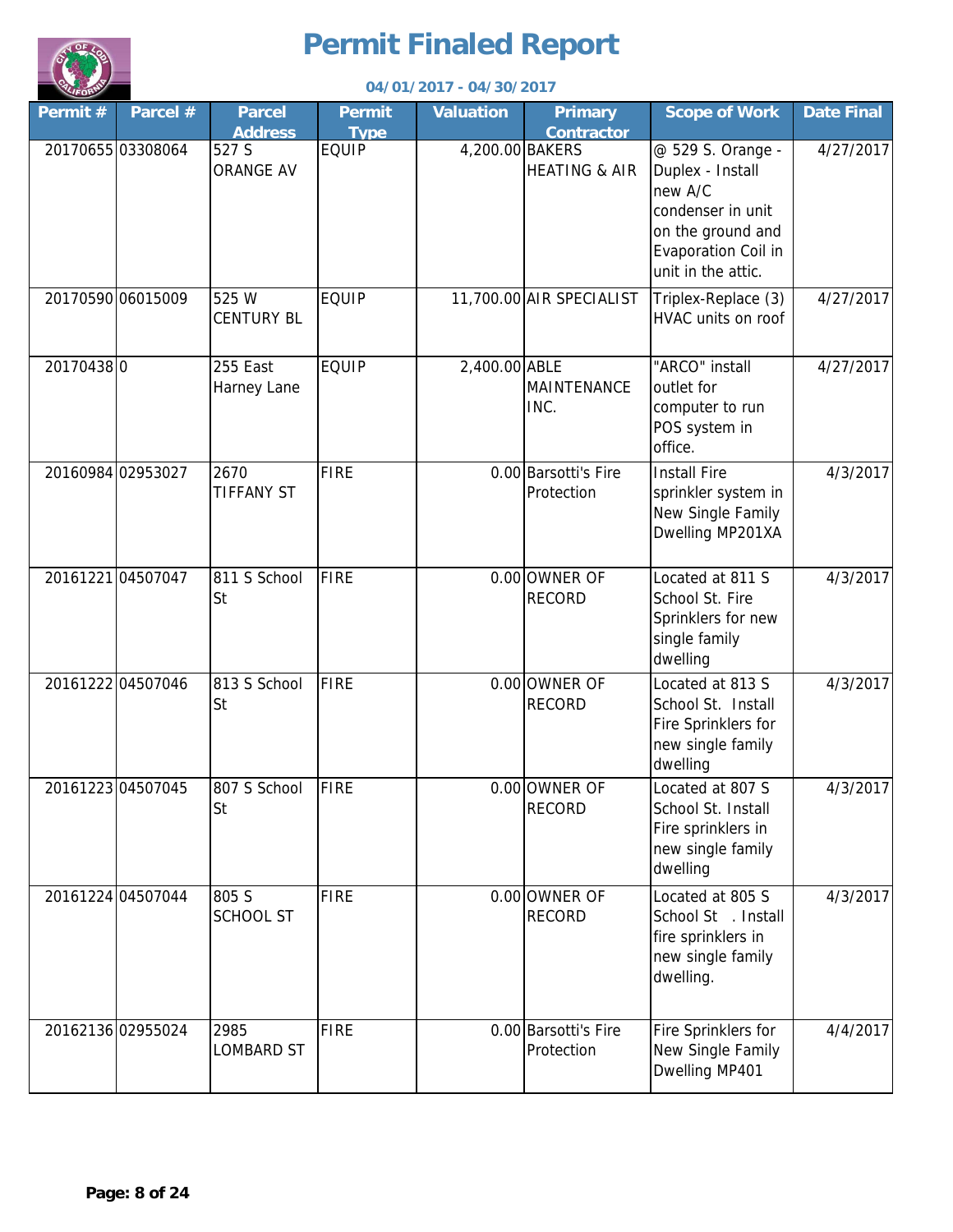

|                   |                   |                                  |                              | 04/01/2017 - 04/30/2017 |                                                    |                                                                                          |                   |
|-------------------|-------------------|----------------------------------|------------------------------|-------------------------|----------------------------------------------------|------------------------------------------------------------------------------------------|-------------------|
| Permit#           | Parcel #          | <b>Parcel</b><br><b>Address</b>  | <b>Permit</b><br><b>Type</b> | <b>Valuation</b>        | <b>Primary</b><br><b>Contractor</b>                | <b>Scope of Work</b>                                                                     | <b>Date Final</b> |
|                   | 20160074 02955043 | 3040<br><b>BELMONT DR</b>        | <b>FIRE</b>                  |                         | 0.00 Barsotti's Fire<br>Protection                 | <b>Fire Sprinklers</b><br>New Single Family<br><b>Dwelling Master</b><br><b>Plan 401</b> | 4/5/2017          |
|                   | 20170205 04934034 | 770 N GUILD<br>AV                | <b>FIRE</b>                  |                         | 0.00 CEN CAL FIRE<br><b>SYSTEMS INC</b>            | "Constellation<br>Brands Inc"<br>Overhead Fire<br>Sprinkler Addition.                    | 4/6/2017          |
|                   | 20170400 06002001 | 1420 W<br><b>KETTLEMAN</b><br>LN | <b>FIRE</b>                  |                         | 0.00 SENTINEL FIRE<br><b>EQUIPMENT C</b>           | "Little Caesars<br>Pizza" Install ansul<br>hood duct fire<br>system                      | 4/7/2017          |
|                   | 20161247 02956048 | 3059<br><b>ARTISTRY ST</b>       | <b>FIRE</b>                  |                         | 0.00 Barsotti's Fire<br>Protection                 | Fire Sprinklers for<br>New Single family<br>dwelling MP103                               | 4/7/2017          |
|                   | 20161974 05867027 | 130 MERTON FIRE<br><b>WY</b>     |                              |                         | 0.00 THORPE DESIGN                                 | Fire Sprinklers for<br>New Single Family<br>Dwelling MP4                                 | 4/10/2017         |
|                   | 20163453 05814035 | 2350 W<br>KETTLEMAN<br>LN        | <b>FIRE</b>                  |                         | 0.00 ELECTRICAL<br><b>PROTECTION</b><br><b>INC</b> | Fire Alarm for (2)<br>retail stores and<br>(1) flex space.                               | 4/10/2017         |
|                   | 20162137 02955022 | 3001<br>LOMBARD ST               | <b>FIRE</b>                  |                         | 0.00 Barsotti's Fire<br>Protection                 | Fire Sprinklers for<br>New Single Family<br>Dwelling MP401                               | 4/11/2017         |
|                   | 2015019502743027  | 2116 TIENDA<br><b>DRIVE</b>      | FIRE                         |                         | 0.00 Barsotti's Fire<br>Protection                 | Fire sprinklers for<br>new detached<br>garage with living<br>space above                 | 4/11/2017         |
| 20150197 02743027 |                   | 2116 TIENDA<br><b>DRIVE</b>      | <b>FIRE</b>                  |                         | 0.00 Barsotti's Fire<br>Protection                 | Fire sprinklers for<br>new single family<br>dwelling                                     | 4/11/2017         |
| 20170750 06002001 |                   | 1420 W<br>KETTLEMAN<br>LN        | <b>FIRE</b>                  |                         | 0.00 CEN CAL FIRE<br><b>SYSTEMS INC</b>            | Suite A "Raja<br>Market" Fire<br>Sprinkler Cooler<br>Addition (4 heads)                  | 4/13/2017         |
|                   | 20162709 05867049 | 134<br><b>LEBARON BL</b>         | <b>FIRE</b>                  |                         | 0.00 THORPE DESIGN                                 | Fire Sprinklers for<br>New Single Family<br>Dwelling MP3                                 | 4/13/2017         |
|                   | 20170704 05814048 | 2312W<br>KETTLEMAN<br>LN         | <b>FIRE</b>                  |                         | 0.00 SIMPLEXGRINNE<br>LL                           | Farmer Boys -<br>Install kitchen<br>hood fire<br>suppression system                      | 4/13/2017         |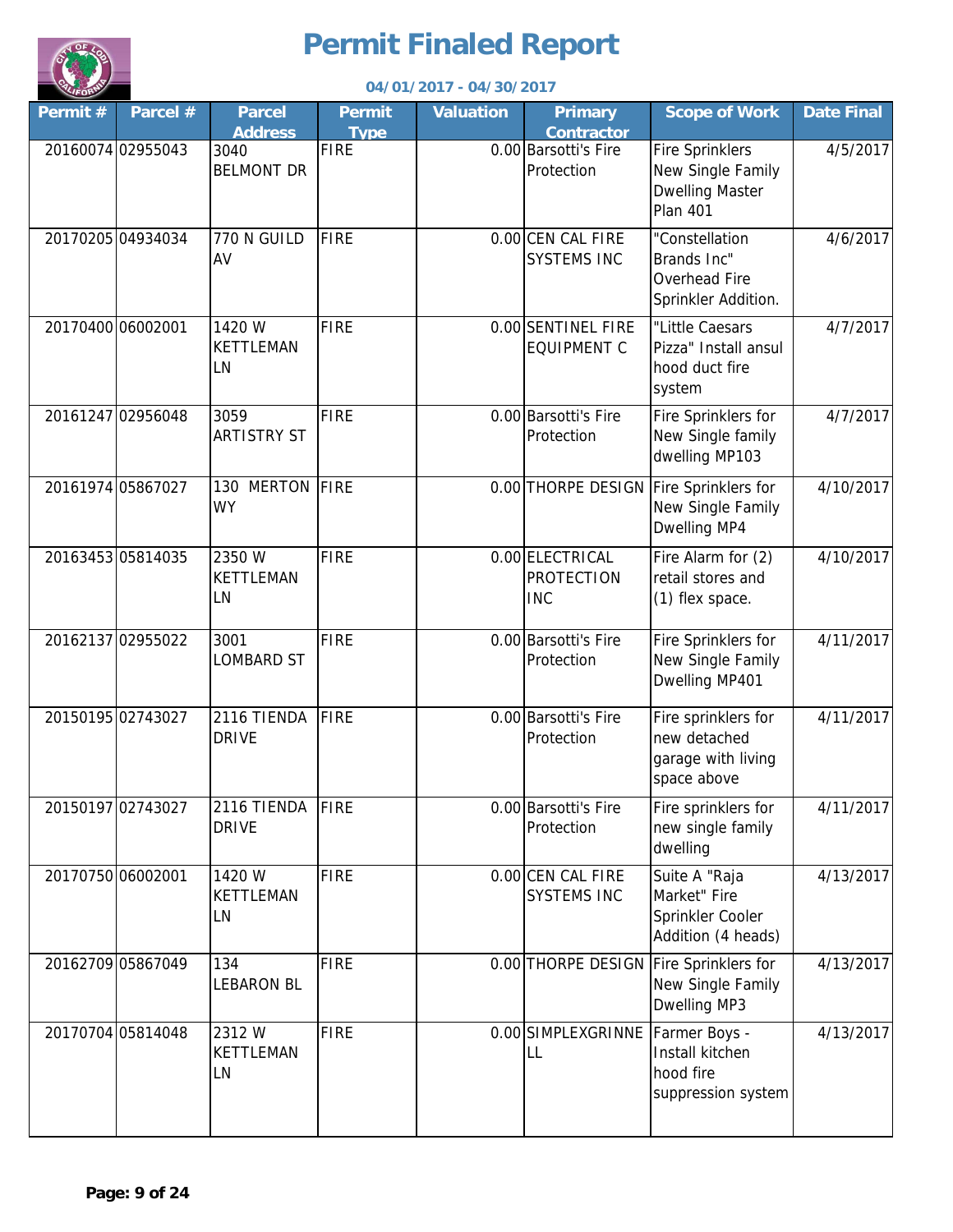

|         |                   |                                       |                              | 04/01/2017 - 04/30/2017 |                                                       |                                                                                |                   |
|---------|-------------------|---------------------------------------|------------------------------|-------------------------|-------------------------------------------------------|--------------------------------------------------------------------------------|-------------------|
| Permit# | Parcel #          | <b>Parcel</b><br><b>Address</b>       | <b>Permit</b><br><b>Type</b> | <b>Valuation</b>        | <b>Primary</b><br><b>Contractor</b>                   | <b>Scope of Work</b>                                                           | <b>Date Final</b> |
|         | 20161899 02741025 | 2245 TIENDA<br>DR                     | <b>FIRE</b>                  |                         | 0.00 Diamond<br>Communications<br>Inc                 | "Tienda Drive<br>Senior<br>Apartments"<br><b>Install Fire Alarm</b><br>System. | 4/13/2017         |
|         | 20161560 02953018 | 2673<br><b>BUTTERCUP</b><br><b>DR</b> | <b>FIRE</b>                  |                         | 0.00 Barsotti's Fire<br>Protection                    | Fire Sprinklers in<br>New Single Family<br>Dwelling MP201                      | 4/17/2017         |
|         | 20162300 02956026 | 3019<br><b>RADIANCE ST</b>            | <b>FIRE</b>                  |                         | 0.00 Barsotti's Fire<br>Protection                    | Fire Sprinklers for<br>New Single Family<br>Dwelling. MP202.                   | 4/17/2017         |
|         | 20162710 05867050 | 144<br><b>LEBARON BL</b>              | <b>FIRE</b>                  |                         | 0.00 THORPE DESIGN                                    | Fire Sprinklers for<br>New Single Family<br>Dwelling MP2                       | 4/18/2017         |
|         | 20161737 02955063 | 90 NOBLE AV FIRE                      |                              |                         | 0.00 Barsotti's Fire<br>Protection                    | <b>Install Fire</b><br>Sprinklers in New<br>Single Family<br>Dwelling MP302    | 4/19/2017         |
|         | 20162711 05867051 | 150<br><b>LEBARON BL</b>              | <b>FIRE</b>                  |                         |                                                       | 0.00 THORPE DESIGN Fire Sprinklers for<br>New Single Family<br>Dwelling MP2    | 4/20/2017         |
|         | 2016206802956015  | 3020<br><b>RADIANCE ST</b>            | <b>FIRE</b>                  |                         | 0.00 Barsotti's Fire<br>Protection                    | Fire Sprinklers for<br>New Single Family<br><b>Dwelling</b>                    | 4/21/2017         |
|         | 20162139 02955033 | 185<br><b>HEIRLOOM AV</b>             | <b>FIRE</b>                  |                         | 0.00 Barsotti's Fire<br>Protection                    | Fire Sprinklers for<br>New Single Family<br>Dwelling MP401                     | 4/21/2017         |
|         | 20162557 05858046 | 1453<br>CENTENNIAL<br>DR              | FIRE                         |                         | 0.00 VICTORY FIRE<br>PROTECTION,<br>INC.              | <b>Fire Sprinklers</b><br>System for New<br>Single Family<br><b>Dwelling</b>   | 4/21/2017         |
|         | 20162919 05867012 | 137 MERTON FIRE<br><b>WY</b>          |                              |                         | 0.00 THORPE DESIGN                                    | Fire Sprinklers for<br>New Single Family<br>Dwelling MP2                       | 4/25/2017         |
|         | 20170668 05814035 | 2350 W<br><b>KETTLEMAN</b><br>LN      | <b>FIRE</b>                  |                         | 0.00 FOOTHILL FIRE<br><b>PROTECTION</b><br><b>INC</b> | "Hobby Lobby" -<br>Add new fire<br>sprinkler heads.                            | 4/26/2017         |
|         | 20162257 05867041 | 121<br><b>LEBARON BL</b>              | <b>FIRE</b>                  |                         |                                                       | 0.00 THORPE DESIGN Fire Sprinklers for<br>New Single Family<br>Dwelling MP3    | 4/26/2017         |
|         | 20161248 02956047 | 3065<br><b>ARTISTRY ST</b>            | <b>FIRE</b>                  |                         | 0.00 Barsotti's Fire<br>Protection                    | Fire Sprinklers for<br>New Single family<br>dwelling MP103                     | 4/27/2017         |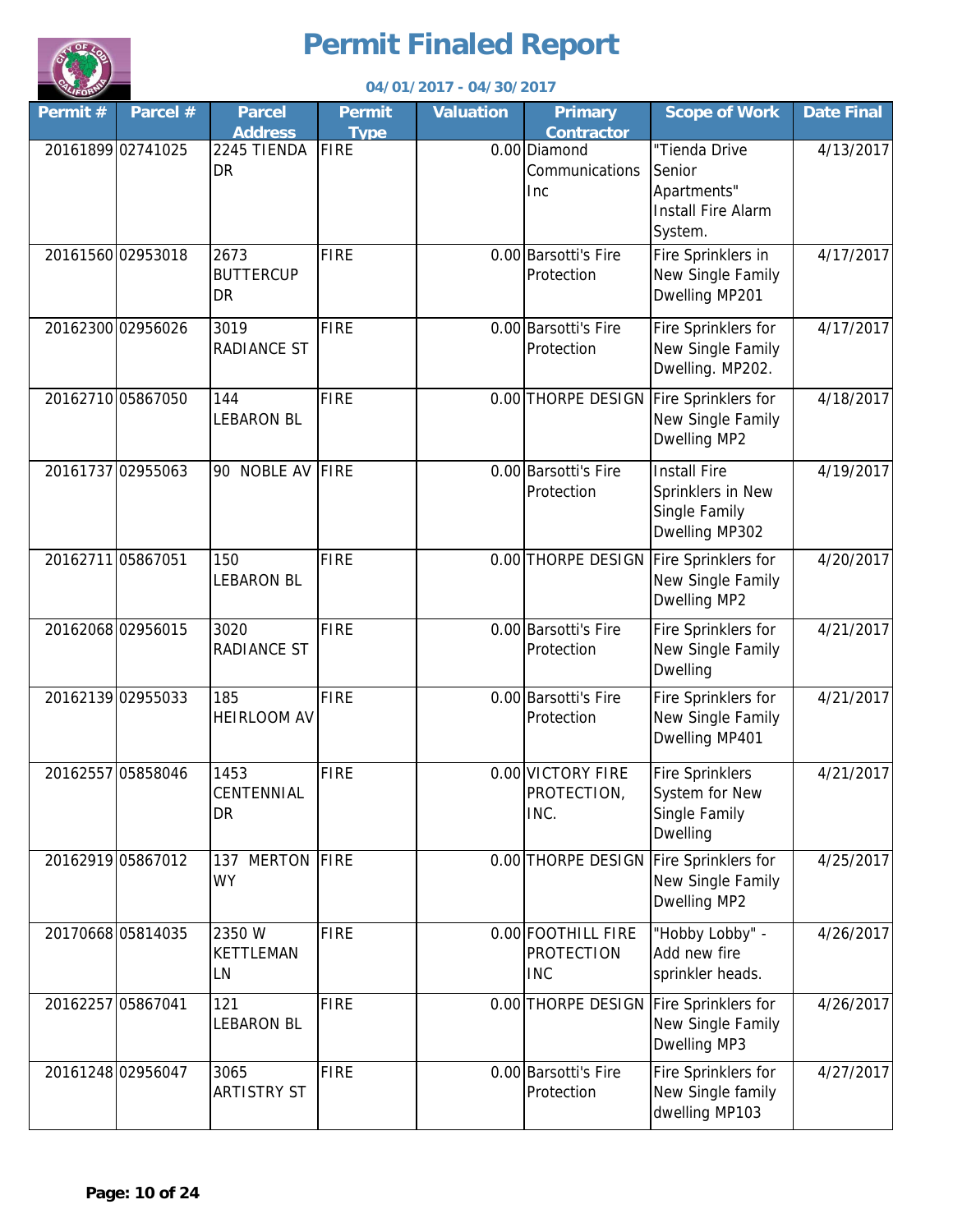

| <b>CALIFORNY</b> |                   |                                  |                              | 04/01/2017 - 04/30/2017 |                                                       |                                                                                                                                                                                                                                                                        |                   |
|------------------|-------------------|----------------------------------|------------------------------|-------------------------|-------------------------------------------------------|------------------------------------------------------------------------------------------------------------------------------------------------------------------------------------------------------------------------------------------------------------------------|-------------------|
| Permit#          | Parcel #          | <b>Parcel</b><br><b>Address</b>  | <b>Permit</b><br><b>Type</b> | <b>Valuation</b>        | <b>Primary</b><br><b>Contractor</b>                   | <b>Scope of Work</b>                                                                                                                                                                                                                                                   | <b>Date Final</b> |
|                  | 20162567 04532012 | 420 S<br>SACRAMENTO<br><b>ST</b> | <b>NOTBUILD</b>              |                         | 45,000.00 ADVANCED<br>WIRELESS &<br>LOGISTICS INC     | Install (7) new<br>antennas for<br>Eyetower on<br>existing cell tower.<br>Install new 9'x9'<br>concrete<br>equipment pad.<br>Install new 6'x6'<br>equipment shelter<br>on new concrete<br>pad. Install new<br>200amp service<br>panel inside new<br>equipment shelter. | 4/27/2017         |
|                  | 20170666 03120015 | <b>RIBIER</b><br>510<br>AV       | PROPEVAL                     | 0.00                    |                                                       | Property<br>evaluation due to<br>damage to<br>dwelling by tree                                                                                                                                                                                                         | 4/4/2017          |
|                  | 20162917 03913011 | 728 WILLOW<br><b>GLEN DR</b>     | <b>IPV</b>                   | 15,450.00 LENZI         | <b>INCORPORATED</b>                                   | Install 4.97 kW<br>(AC) Roof Mount<br>PV system.<br>200amp Service<br>Panel Upgrade to<br>be on a separate<br>permit.                                                                                                                                                  | 4/3/2017          |
|                  | 20162127 04504012 | 513 S<br>PLEASANT AV             | PV                           |                         | 10,556.00 SOUTHAM AND<br>ASSOCIATES INC Roof Mount PV | Install 3.36 kW<br>system                                                                                                                                                                                                                                              | 4/4/2017          |
|                  | 20170370 05858046 | 1453<br>CENTENNIAL<br>DR         | PV                           |                         | 15,400.00 JESS KNOLLE<br><b>ELECTRIC</b>              | 8.7 kW PV system                                                                                                                                                                                                                                                       | 4/6/2017          |
|                  | 20162424 04502015 | 305<br>CHESTNUT ST               | PV                           | 25,000.00 Syntrol       | Plumbing<br>Heating & Air<br>Inc.                     | Install 5 kW Roof<br>Mount PV system.<br>Service Panel<br>upgrade on Permit<br>20162884                                                                                                                                                                                | 4/7/2017          |
|                  | 20170349 05851058 | 1806<br><b>VICTORIA DR</b>       | PV                           |                         | 22,468.00 KURIOS, INC                                 | 5.1 kW PV system                                                                                                                                                                                                                                                       | 4/11/2017         |
|                  | 20170356 01527069 | 2340<br><b>WOODLAKE</b><br>CI    | PV                           |                         |                                                       | 35,000.00 HONEYS AIR INC 7.29 kW PV system                                                                                                                                                                                                                             | 4/12/2017         |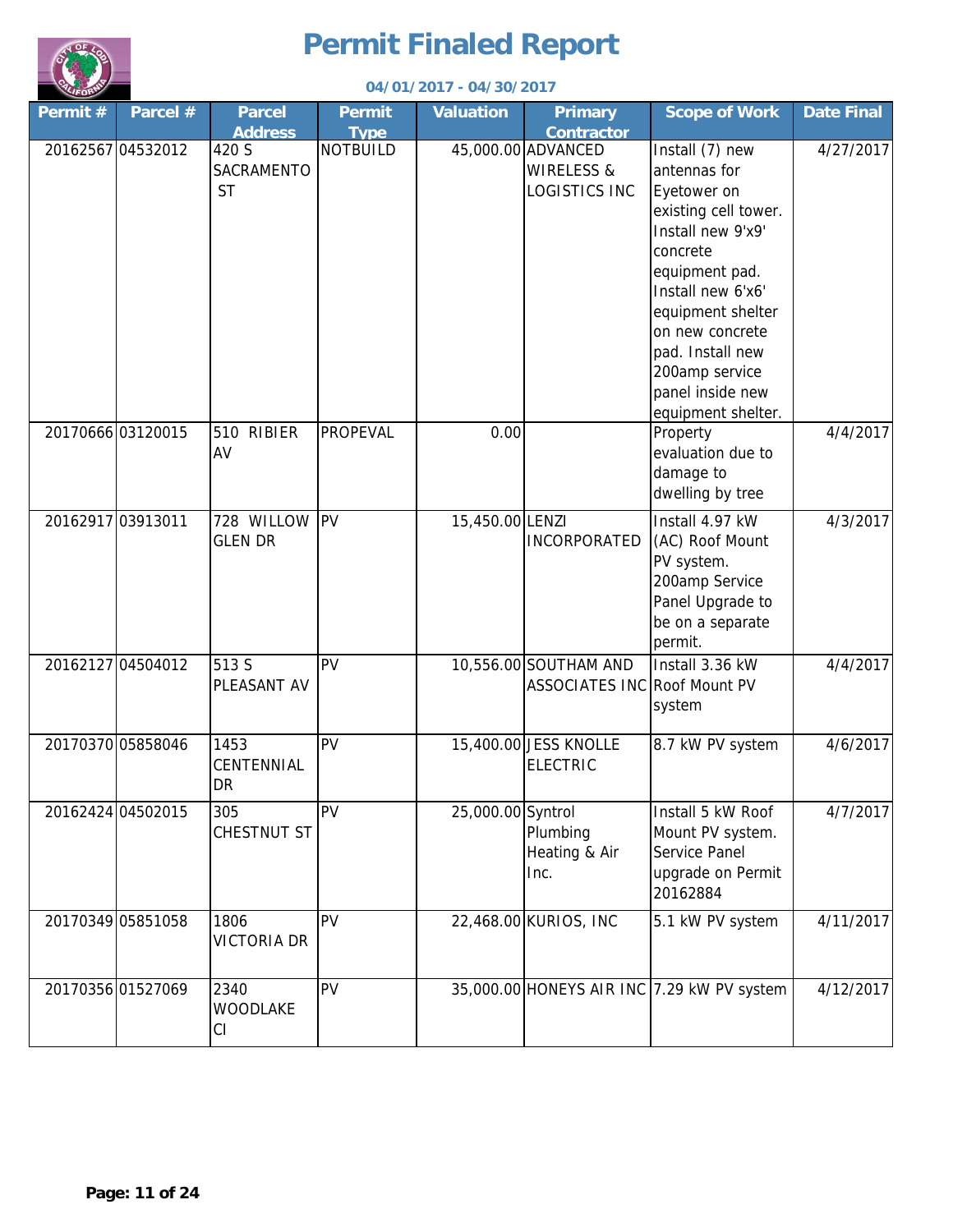

| 04/01/2017 - 04/30/2017 |                   |                                 |                              |                     |                                                                      |                                                                                                                                                      |                   |  |  |
|-------------------------|-------------------|---------------------------------|------------------------------|---------------------|----------------------------------------------------------------------|------------------------------------------------------------------------------------------------------------------------------------------------------|-------------------|--|--|
| Permit#                 | Parcel #          | <b>Parcel</b><br><b>Address</b> | <b>Permit</b><br><b>Type</b> | <b>Valuation</b>    | <b>Primary</b><br><b>Contractor</b>                                  | <b>Scope of Work</b>                                                                                                                                 | <b>Date Final</b> |  |  |
|                         | 20170289 03122007 | <b>1611 KENT</b><br>AV          | PV                           |                     | 24,000.00 West Coast<br>Solar, Inc.                                  | Install roof<br>mounted 6.65 KW<br>PV system. (refer<br>to 20163463 for<br>EUD approval)<br>Service panel<br>changeout on<br>Permit 20170290)        | 4/12/2017         |  |  |
|                         | 20170157 06220014 | 2013 ASPEN<br><b>GROVE DR</b>   | PV                           |                     | 32,000.00 HONEYS AIR INC 6.75 kW roof-                               | mounted<br>residential PV<br>system                                                                                                                  | 4/12/2017         |  |  |
|                         | 20162829 04728022 | 1140 S<br><b>CHEROKEE LN</b>    | PV                           | 225,000.00 MC CARTY | <b>MATHEW L</b>                                                      | " Motel 6" 1234.3<br>KW Roof top Solar<br>Photovoltaic<br>System                                                                                     | 4/13/2017         |  |  |
|                         | 2017025104717026  | 215 E TOKAY<br><b>ST</b>        | PV                           |                     | 18,500.00 VELOCITY<br>SOLAR POWER,<br>INC.                           | Install 6.44 KW<br>Roof Mounted PV<br>System. Note:<br>Service Panel<br>upgrade on<br>20170250. Note:<br>EUD approval of<br>PV system on<br>20163046 | 4/18/2017         |  |  |
|                         | 20170347 02923008 | 2600<br><b>BAYBERRY DR</b>      | PV                           | 21,600.00 FUTURE    | <b>ENERGY</b><br>CORPORATION                                         | 5.3 kW PV system.<br>Service Panel<br>upgrade on Permit<br>20170145                                                                                  | 4/18/2017         |  |  |
|                         | 20170350 03306013 | 826<br><b>VIRGINIA AV</b>       | PV                           |                     | 17,100.00 KURIOS, INC                                                | 4.6 kW PV system                                                                                                                                     | 4/18/2017         |  |  |
|                         | 20170369 05851054 | 1815<br><b>VICTORIA DR</b>      | PV                           |                     | 20,000.00 KURIOS, INC                                                | 5.985 Kw Roof<br>Mounted Solar PV<br>System                                                                                                          | 4/25/2017         |  |  |
|                         | 2017037203517701  | 310 N MILLS<br>AV               | PV                           |                     | 33,428.00 QUALITY FIRST<br><b>HOME</b><br><b>IMPROVEMENT</b><br>INC. | 5.27 kW PV system                                                                                                                                    | 4/25/2017         |  |  |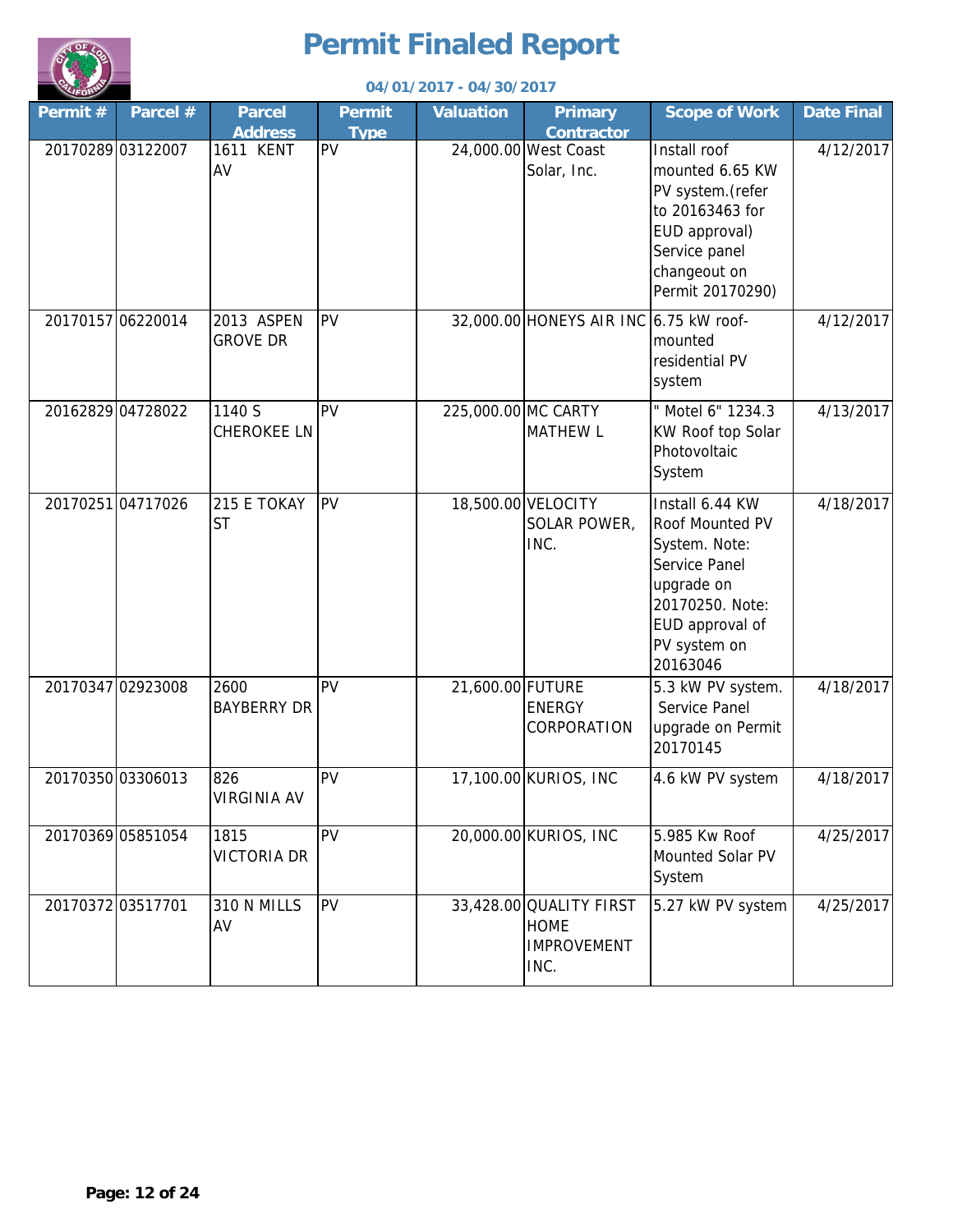

| LIFORD  |                   |                                  |                              | 04/01/2017 - 04/30/2017 |                                     |                                                                                                                                                                                        |                   |
|---------|-------------------|----------------------------------|------------------------------|-------------------------|-------------------------------------|----------------------------------------------------------------------------------------------------------------------------------------------------------------------------------------|-------------------|
| Permit# | Parcel #          | <b>Parcel</b><br><b>Address</b>  | <b>Permit</b><br><b>Type</b> | <b>Valuation</b>        | <b>Primary</b><br><b>Contractor</b> | <b>Scope of Work</b>                                                                                                                                                                   | <b>Date Final</b> |
|         | 20170634 05833052 | 1712 AMBER<br><b>LEAF WY</b>     | <b>REROOF</b>                |                         | 11,940.00 HOME ROOFING<br>CO        | Tear off one layer<br>of wood shakes<br>and install 7/16<br>OSB solid<br>sheathing and cool<br>roof comp<br>shingles. Using<br>Timberline HD<br>reflector Series<br>cool roof product. | 4/3/2017          |
|         | 20162534 03702422 | 600 N HAM LN REROOF              |                              |                         | 4,000.00 OWNER OF<br><b>RECORD</b>  | Tear off 1 layer of<br>shake and 1 layer<br>of comp. Install<br>7/16 OSB. Install<br>comp. No Duct<br>work in attic                                                                    | 4/5/2017          |
|         | 20170676 03920009 | 530 DAISY<br>AV                  | <b>REROOF</b>                |                         | 8,270.00 HOME ROOFING<br>CO         | Detached garage<br>only: Tear off 1<br>layer of comp.<br>Install comp.                                                                                                                 | 4/10/2017         |
|         | 20170711 04311316 | 431 E ELM ST REROOF              |                              |                         | 8,600.00 J R ROOFING                | Tear off 1 layer of<br>comp. Install<br>comp. Cool roof.<br>Install new<br>seamless rain<br>gutters.                                                                                   | 4/10/2017         |
|         | 20170678 03920009 | 530 DAISY<br>AV                  | <b>REROOF</b>                |                         | 100.00 HOME ROOFING<br>CO           | Tear off 6 squares<br>of comp. Install<br>comp. Cool roof.<br>Partial<br>replacement only.<br>Not entire roof.                                                                         | 4/10/2017         |
|         | 20170710 04524006 | 711 S<br>SACRAMENTO<br><b>ST</b> | <b>REROOF</b>                |                         | 7,000.00 Prestige Roofing           | Tear off comp.<br>Solid sheathed.<br>Install comp. Cool<br>Roof.                                                                                                                       | 4/11/2017         |
|         | 20170684 06204431 | 1430 S<br><b>CHURCH ST</b>       | <b>REROOF</b>                |                         | 5,000.00 OWNER OF<br><b>RECORD</b>  | Reroof over<br>existing (1) layer<br>of comp with cool<br>roof comp.                                                                                                                   | 4/12/2017         |
|         | 20170570 03520003 | 717<br><b>WESTWOOD</b><br>AV     | <b>REROOF</b>                |                         | 8,800.00 J R ROOFING                | Tear off 1 layer of<br>comp. Install<br>comp. Cool roof.                                                                                                                               | 4/12/2017         |
|         | 20170681 02726020 | 2351 ST<br><b>ANTON DR</b>       | <b>REROOF</b>                | 17,000.00 NOBLE H       | <b>BROWN</b><br>ROOFING CO          | Tear off wood<br>shake roof, install<br>7/16 radiant<br>barrier & cool roof                                                                                                            | 4/13/2017         |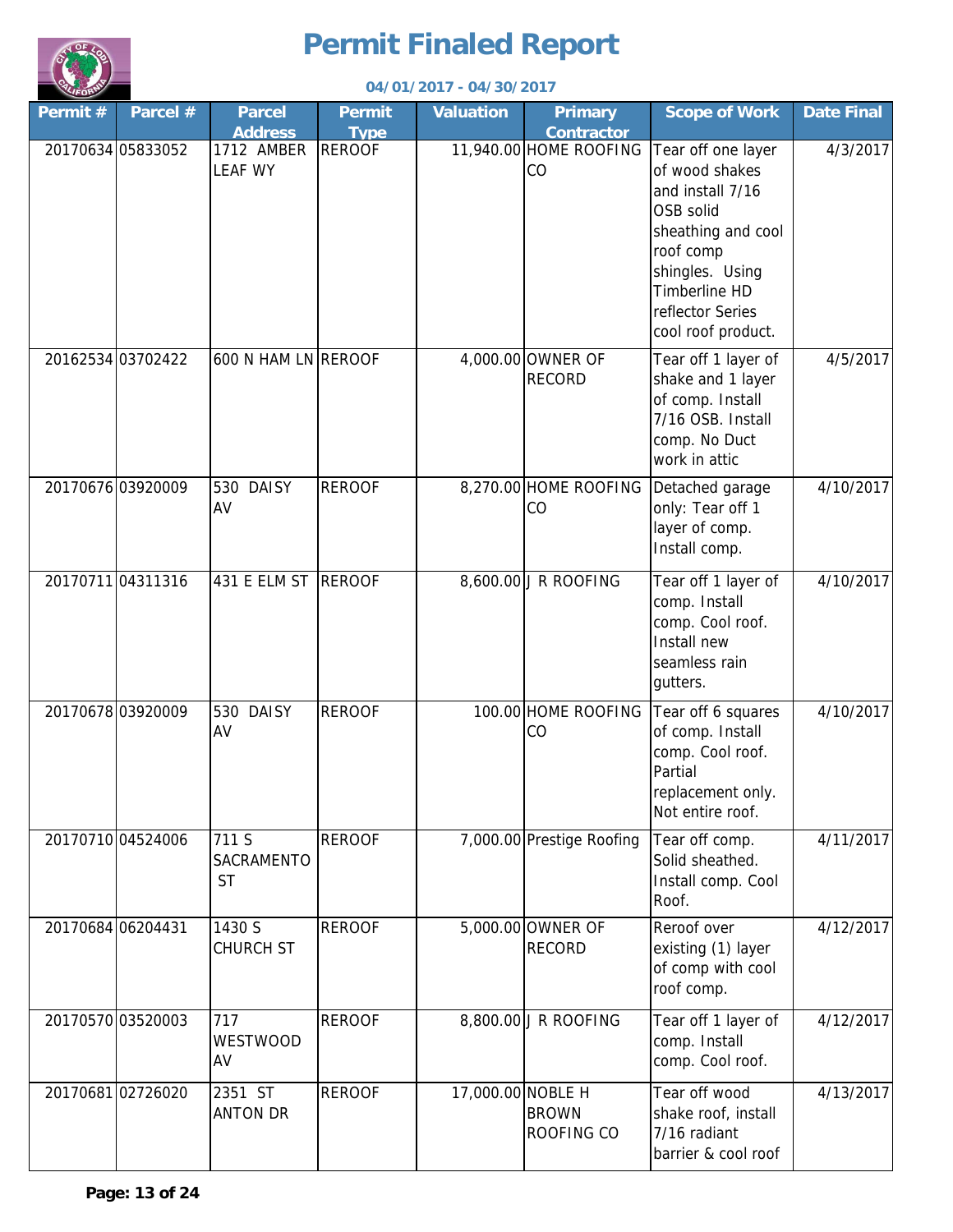

|                   | 04/01/2017 - 04/30/2017 |                                      |                              |                   |                                                   |                                                                                                                 |                   |  |  |
|-------------------|-------------------------|--------------------------------------|------------------------------|-------------------|---------------------------------------------------|-----------------------------------------------------------------------------------------------------------------|-------------------|--|--|
| Permit#           | Parcel #                | <b>Parcel</b><br><b>Address</b>      | <b>Permit</b><br><b>Type</b> | <b>Valuation</b>  | <b>Primary</b><br><b>Contractor</b>               | <b>Scope of Work</b>                                                                                            | <b>Date Final</b> |  |  |
| 20170724 04737018 |                         | 538 HAROLD<br><b>ST</b>              | <b>REROOF</b>                |                   | 6,000.00 CALIFORNIA<br><b>ROOFING</b>             | Install comp over<br>1 layer of comp.<br>Cool roof. House<br>only - Does not<br>include detached<br>garage.     | 4/17/2017         |  |  |
|                   | 20170731 04737018       | 538 HAROLD<br><b>ST</b>              | <b>REROOF</b>                |                   | 1,200.00 CALIFORNIA<br><b>ROOFING</b>             | Detached garage:<br>Apply comp over 1<br>layer of comp.                                                         | 4/17/2017         |  |  |
| 20170746 02909211 |                         | 49 N MILLS<br>AV                     | <b>REROOF</b>                | 11,000.00 GREEN'S | <b>ROOFING</b>                                    | Tear off shake<br>roof, install 7/16"<br>OSB, reroof with<br>cool roof                                          | 4/18/2017         |  |  |
|                   | 20162420 03317103       | 553 S ROSE<br><b>ST</b>              | <b>REROOF</b>                | 11,700.00 PREMIER | <b>ROOFING</b>                                    | Tear off 1 layer<br>comp. Install<br>comp. Cool Roof                                                            | 4/18/2017         |  |  |
| 20170732 02920042 |                         | 230<br><b>RUTLEDGE DR</b>            | <b>REROOF</b>                |                   | 8,650.00 DAVID W<br><b>BRAZIL</b><br>ROOFING, INC | <b>Install Cool Roof</b><br>comp over 1 layer<br>of comp.                                                       | 4/21/2017         |  |  |
| 20162457 03114010 |                         | 705<br><b>WINDSOR DR</b>             | <b>REROOF</b>                |                   | 1,000.00 OWNER OF<br><b>RECORD</b>                | Tearing off 1 layer<br>comp, replacing<br>with comp<br>shingles, install<br>radiant barrier                     | 4/24/2017         |  |  |
| 20162134 03722219 |                         | 613 W ELM ST REROOF                  |                              |                   | 1,975.00 Pickell Roofing                          | "Detached Garage<br>Only" Tear off 1<br>layer comp. Install<br>comp.                                            | 4/25/2017         |  |  |
| 20162761 06233018 |                         | 300<br><b>RAVENWOOD</b><br><b>WY</b> | <b>REROOF</b>                |                   | 4,500.00 OWNER OF<br><b>RECORD</b>                | Tear off existing<br>comp shingles and<br>install cool roof<br>comp shingle over<br>existing solid<br>sheathing | 4/25/2017         |  |  |
| 20170677 02723016 |                         | 910 LAVER<br><b>CT</b>               | <b>REROOF</b>                |                   | 24,000.00 HOME ROOFING<br>CO                      | Tear off wood<br>shake. Install 7/16<br>OSB Install 50<br>year comp. Cool<br>roof                               | 4/25/2017         |  |  |
| 20170436 03722219 |                         | 613 W ELM ST REROOF                  |                              |                   | 7,975.00 Pickell Roofing                          | Tear off 1 layer of<br>comp, reroof with<br>comp cool roof                                                      | 4/25/2017         |  |  |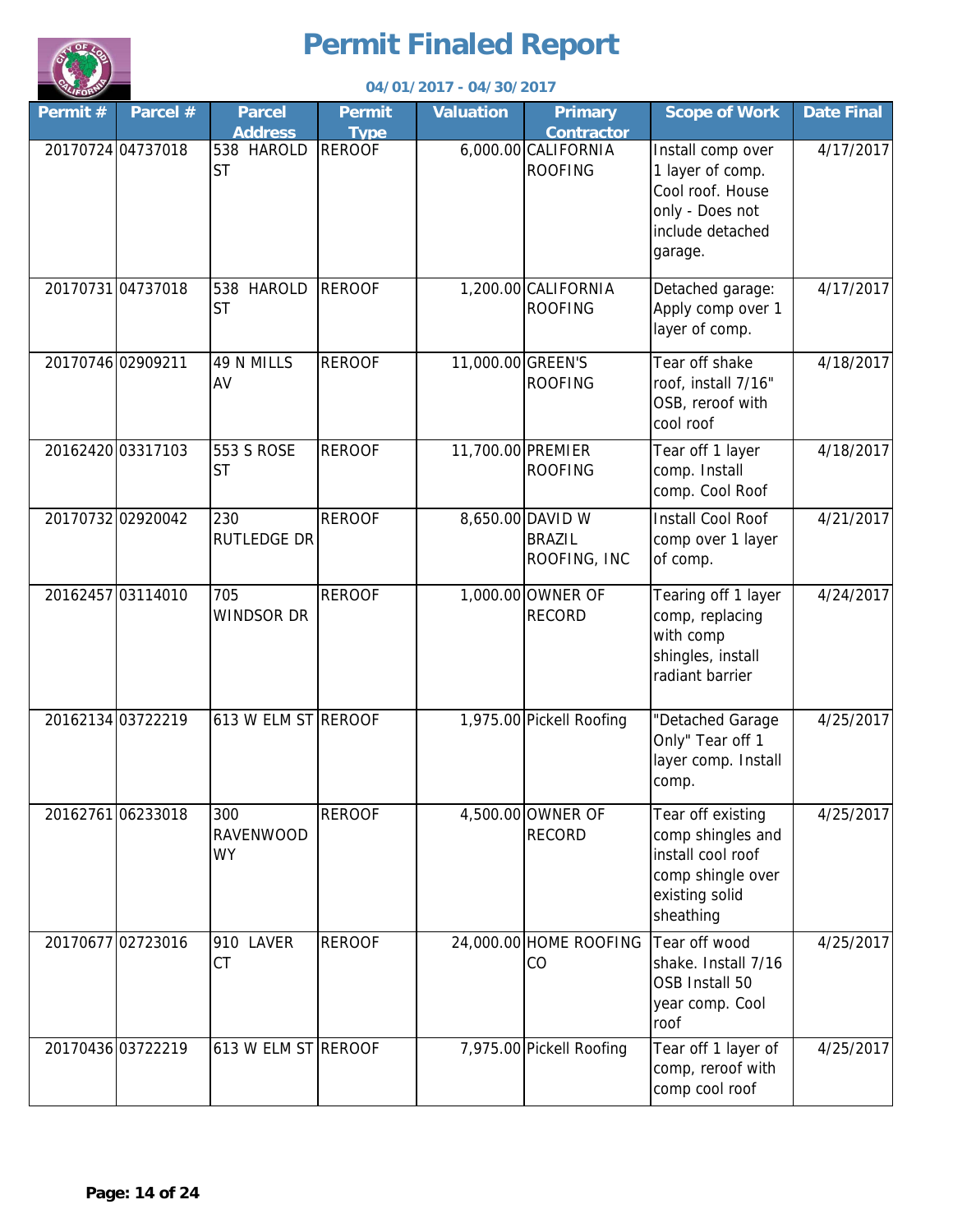

|         |                   |                                      |                              | 04/01/2017 - 04/30/2017 |                                                             |                                                                                                                                                                       |                   |
|---------|-------------------|--------------------------------------|------------------------------|-------------------------|-------------------------------------------------------------|-----------------------------------------------------------------------------------------------------------------------------------------------------------------------|-------------------|
| Permit# | Parcel #          | <b>Parcel</b><br><b>Address</b>      | <b>Permit</b><br><b>Type</b> | <b>Valuation</b>        | <b>Primary</b><br><b>Contractor</b>                         | <b>Scope of Work</b>                                                                                                                                                  | <b>Date Final</b> |
|         | 20170741 04115017 | 125 OLIVE<br><b>CT</b>               | <b>REROOF</b>                |                         | 5,650.00 PREMIER<br><b>ROOFING</b>                          | Tear off 2 layers<br>comp. Install 7/16<br>OSB and install<br>comp. Cool roof.                                                                                        | 4/25/2017         |
|         | 20170838 05722025 | 1017 S<br><b>DARTMOOR</b><br>CI      | <b>REROOF</b>                |                         | 2,000.00 Came's Roofing<br>Inc                              | Tear off existing<br>second story<br>composition. Solid<br>sheathed. Install<br>comp. Cool Roof.                                                                      | 4/25/2017         |
|         | 20170736 06215029 | 330<br><b>LAMBERT CT</b>             | <b>REROOF</b>                |                         | 3,500.00 OWNER OF<br><b>RECORD</b>                          | Flat Roof. Remove<br>1 layer of single<br>ply TPO. and<br>Replace with TPO.<br>Cool Roof                                                                              | 4/27/2017         |
|         | 20170797 04719427 | 401 S<br><b>CENTRAL AV</b>           | <b>REROOF</b>                |                         | 9,770.00 OWNER OF<br><b>RECORD</b>                          | Tear off one layer<br>of comp and install<br>cool roof shingles<br>over existing solid<br>sheeting.<br><b>Installing Owens</b><br>Corning Oakridge<br>Pro Sierra Grey | 4/27/2017         |
|         | 20170295 02930019 | 2932<br><b>ROSEWOOD</b><br><b>DR</b> | <b>RESADDRP</b>              |                         | 13,320.00 SEARS HOME<br><b>IMPROVEMENT</b><br>PRODUCTS INC. | Install (13) retrofit<br>vinyl windows.<br>Like for like.                                                                                                             | 4/3/2017          |
|         | 20170466 02904410 | 876<br><b>RUTLEDGE DR</b>            | <b>RESADDRP</b>              |                         | 5,575.00 MANDAL<br>CONSTRUCTION<br>INC.                     | Replacement-like<br>for like $-$ (5)<br>windows $& (2)$<br>patio doors                                                                                                | 4/3/2017          |
|         | 20170645 03517308 | 1551 W<br>LOCKEFORD<br><b>ST</b>     | <b>RESADDRP</b>              |                         | 1,350.00 MANDAL<br>CONSTRUCTION<br>INC.                     | Replacement (3)<br>windows, like for<br>like.                                                                                                                         | 4/4/2017          |
|         | 20170378 02929061 | 2547<br><b>COTTONWOO</b><br>D DR     | <b>RESADDRP</b>              | 10,491.00 PACIFIC       | <b>BUILDERS</b>                                             | Attached patio<br>cover (280 sf) with<br>electrical                                                                                                                   | 4/4/2017          |
|         | 2017026804311307  | 420 E<br><b>LOCUST ST</b>            | <b>RESADDRP</b>              |                         | 9,594.00 OWNER OF<br><b>RECORD</b>                          | "Apt Building"<br>Stucco all exterior<br>walls including<br>attached laundry<br>room EXCEPT east<br>side (tenant<br>entrance)                                         | 4/4/2017          |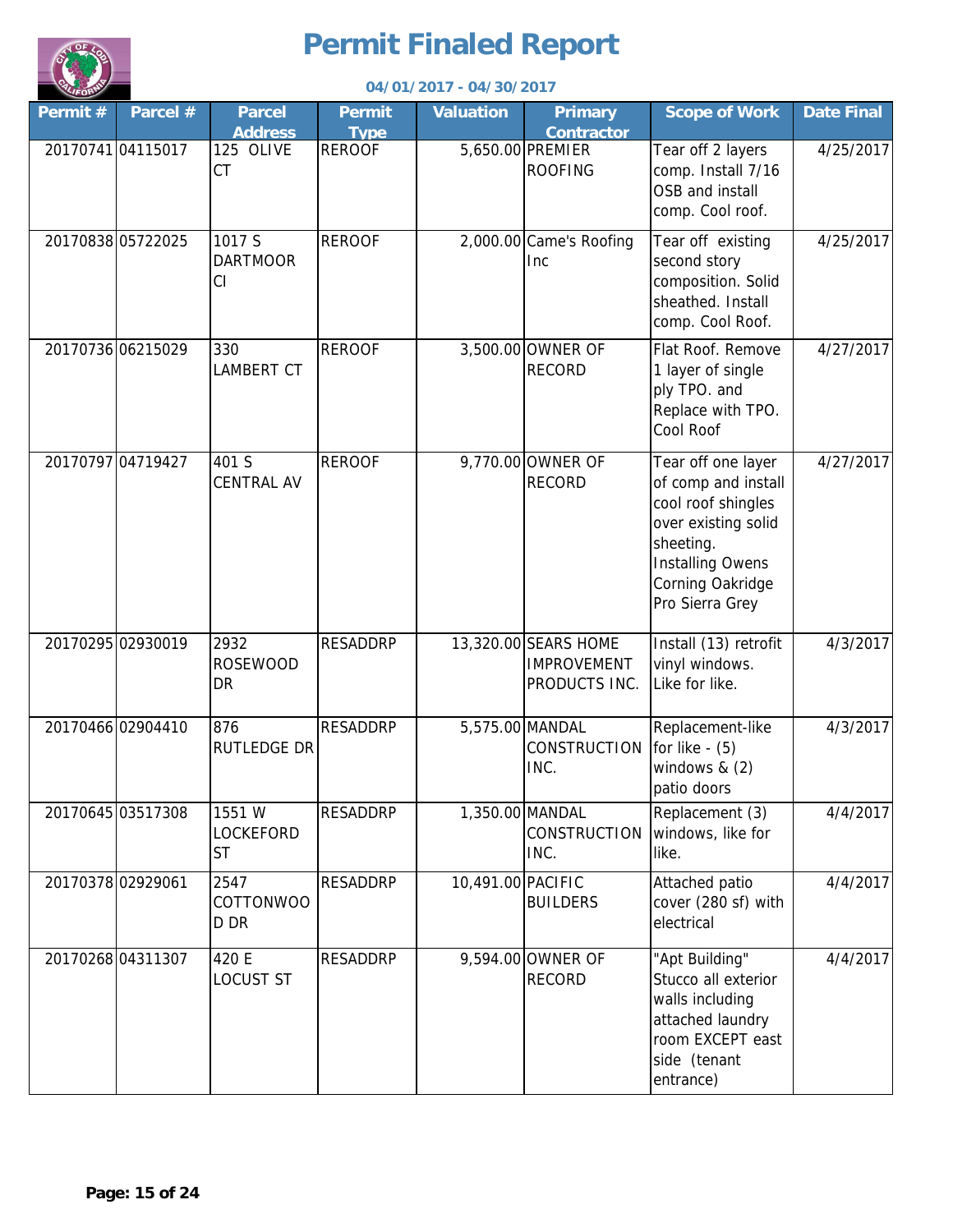

| <b>UFORM</b>      | 04/01/2017 - 04/30/2017 |                                                        |                                |                  |                                                         |                                                                                                                                                                                                                                                                                  |                   |  |  |
|-------------------|-------------------------|--------------------------------------------------------|--------------------------------|------------------|---------------------------------------------------------|----------------------------------------------------------------------------------------------------------------------------------------------------------------------------------------------------------------------------------------------------------------------------------|-------------------|--|--|
| Permit#           | Parcel #                | <b>Parcel</b>                                          | Permit                         | <b>Valuation</b> | <b>Primary</b>                                          | <b>Scope of Work</b>                                                                                                                                                                                                                                                             | <b>Date Final</b> |  |  |
| 20170257 03526007 |                         | <b>Address</b><br>1413<br><b>MARIPOSA</b><br><b>WY</b> | <b>Type</b><br><b>RESADDRP</b> |                  | <b>Contractor</b><br>600.00 OWNER OF<br><b>RECORD</b>   | Replace existing<br>bathroom vinyl<br>window. Replace<br>existing mandoor<br>for garage.                                                                                                                                                                                         | 4/5/2017          |  |  |
|                   | 20170114 02927023       | 2935<br><b>FERNWOOD</b><br><b>DR</b>                   | <b>RESADDRP</b>                |                  | 9,500.00 THE GLASS<br><b>SHOP</b>                       | Replacing (22)<br>windows $& (1)$<br>sliding patio door -<br>like for like                                                                                                                                                                                                       | 4/5/2017          |  |  |
|                   | 2017070303934002        | 539<br><b>FORREST AV</b>                               | <b>RESADDRP</b>                |                  | 1,977.00 TOKAY GLASS                                    | Duplex Located at<br>700 Grant Av.<br>Replace (7)<br>windows. Like for<br>like.                                                                                                                                                                                                  | 4/5/2017          |  |  |
|                   | 20160262 04507038       | 809 S<br><b>SCHOOL ST</b>                              | <b>RESADDRP</b>                | 40,000.00 TOKAY  | DEVELOPMENT,<br>INC.                                    | Remodel existing<br>home. Convert<br>utility room to<br>bathroom, add<br>wall in existing<br>rear porch to make<br>new storage room.<br>Change front<br>porch from<br>enclosed to open.<br>Move washer and<br>dryer to rear<br>porch. Replace<br>(18) windows -<br>like for like | 4/6/2017          |  |  |
|                   | 20162159 02955044       | 3046<br><b>BELMONT DR</b>                              | <b>RESADDRP</b>                | 4,150.00 S C     | CONSTRUCTION                                            | 209 sf patio cover -<br>no electrical                                                                                                                                                                                                                                            | 4/6/2017          |  |  |
| 20162944 02907031 |                         | 2416<br>YOSEMITE DR                                    | <b>RESADDRP</b>                |                  | 45,100.00 GOLDEN COAST<br>CONSTRUCTION<br>& RESTORATION | Repair fire damage<br>in garage, dry<br>wall, minor<br>plumbing, rewire<br>house, repair roof<br>rafters, reroof,<br>replace HVAC.                                                                                                                                               | 4/6/2017          |  |  |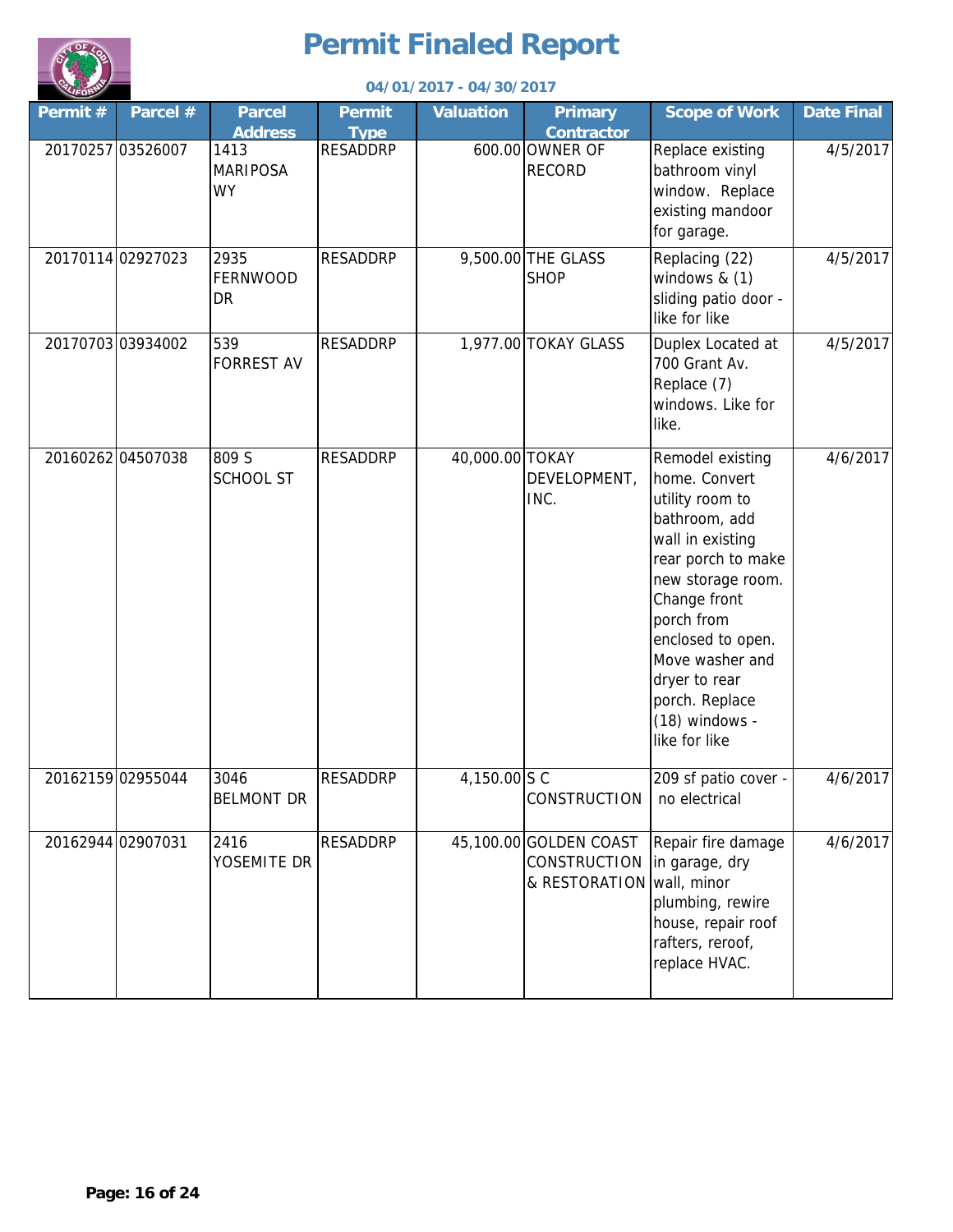

|         | 04/01/2017 - 04/30/2017 |                                      |                              |                  |                                                            |                                                                                                                                                                                                                                                                                                                           |                   |  |  |
|---------|-------------------------|--------------------------------------|------------------------------|------------------|------------------------------------------------------------|---------------------------------------------------------------------------------------------------------------------------------------------------------------------------------------------------------------------------------------------------------------------------------------------------------------------------|-------------------|--|--|
| Permit# | Parcel $#$              | <b>Parcel</b><br><b>Address</b>      | <b>Permit</b><br><b>Type</b> | <b>Valuation</b> | <b>Primary</b><br><b>Contractor</b>                        | <b>Scope of Work</b>                                                                                                                                                                                                                                                                                                      | <b>Date Final</b> |  |  |
|         | 20162949 03111040       | 1221 S<br>CRESCENT AV                | <b>RESADDRP</b>              | 31,000.00 DOMUS  | CONSTRUCTION,<br>INC.                                      | Per property<br>evaluation.Replace<br>damaged roofing<br>material at gable<br>end of<br>garage.Replace(2)<br>doors, (1) window<br>and garage door.<br>Replace damaged<br>exterior stucco<br>trim and brick<br>veneer.Replace<br>damaged<br>electrical, water<br>heater and fire<br>separation<br>sheathing<br>anddrywall. | 4/6/2017          |  |  |
|         | 20170719 03524038       | 1612<br><b>MARIPOSA</b><br><b>WY</b> | <b>RESADDRP</b>              |                  | 2,300.00 TOKAY GLASS                                       | Replace (5)<br>windows like for<br>like                                                                                                                                                                                                                                                                                   | 4/7/2017          |  |  |
|         | 2017066204730015        | 930 S<br><b>CENTRAL AV</b>           | <b>RESADDRP</b>              |                  | 7,250.00 Came's Roofing<br>Inc                             | Tear off comp.<br>Install R-38 Install<br>comp.                                                                                                                                                                                                                                                                           | 4/7/2017          |  |  |
|         | 20162652 02948007       | 2836<br><b>MOSSWOOD</b><br>DR        | <b>RESADDRP</b>              |                  | 9,531.00 SEARS HOME<br><b>IMPROVEMENT</b><br>PRODUCTS INC. | Remove and<br>replace sink and<br>faucet in kitchen                                                                                                                                                                                                                                                                       | 4/10/2017         |  |  |
|         | 2016236001561043        | 2401 EILERS<br>LN                    | <b>RESADDRP</b>              |                  | 24,060.00 ADVANCED<br>ROOF DESIGN,<br><b>INC</b>           | Building 900. Tear<br>off concrete tile<br>and install comp.<br>Add R-38 in attic.                                                                                                                                                                                                                                        | 4/11/2017         |  |  |
|         | 20162359 01561043       | 2401 EILERS<br>LN                    | <b>RESADDRP</b>              |                  | 24,060.00 ADVANCED<br>ROOF DESIGN,<br><b>INC</b>           | Located at<br>Building1000.Tear<br>off concrete tile.<br>Install comp.<br>Install R-38 in attic.                                                                                                                                                                                                                          | 4/12/2017         |  |  |
|         | 20162894 02726021       | 2343 ST<br><b>ANTON DR</b>           | <b>RESADDRP</b>              |                  | 22,400.00 NUSHAKE<br>ROOFING INC                           | Tear off wood<br>shake. Install 7/16<br>OSB, Install R38<br>insulation in attic.<br>Install comp                                                                                                                                                                                                                          | 4/18/2017         |  |  |
|         | 20162568 03517403       | 1420 AYERS<br>AV                     | <b>RESADDRP</b>              |                  |                                                            | 40,000.00 Highland Builders 312 sq addition of<br>bedroom closet<br>and bath.                                                                                                                                                                                                                                             | 4/19/2017         |  |  |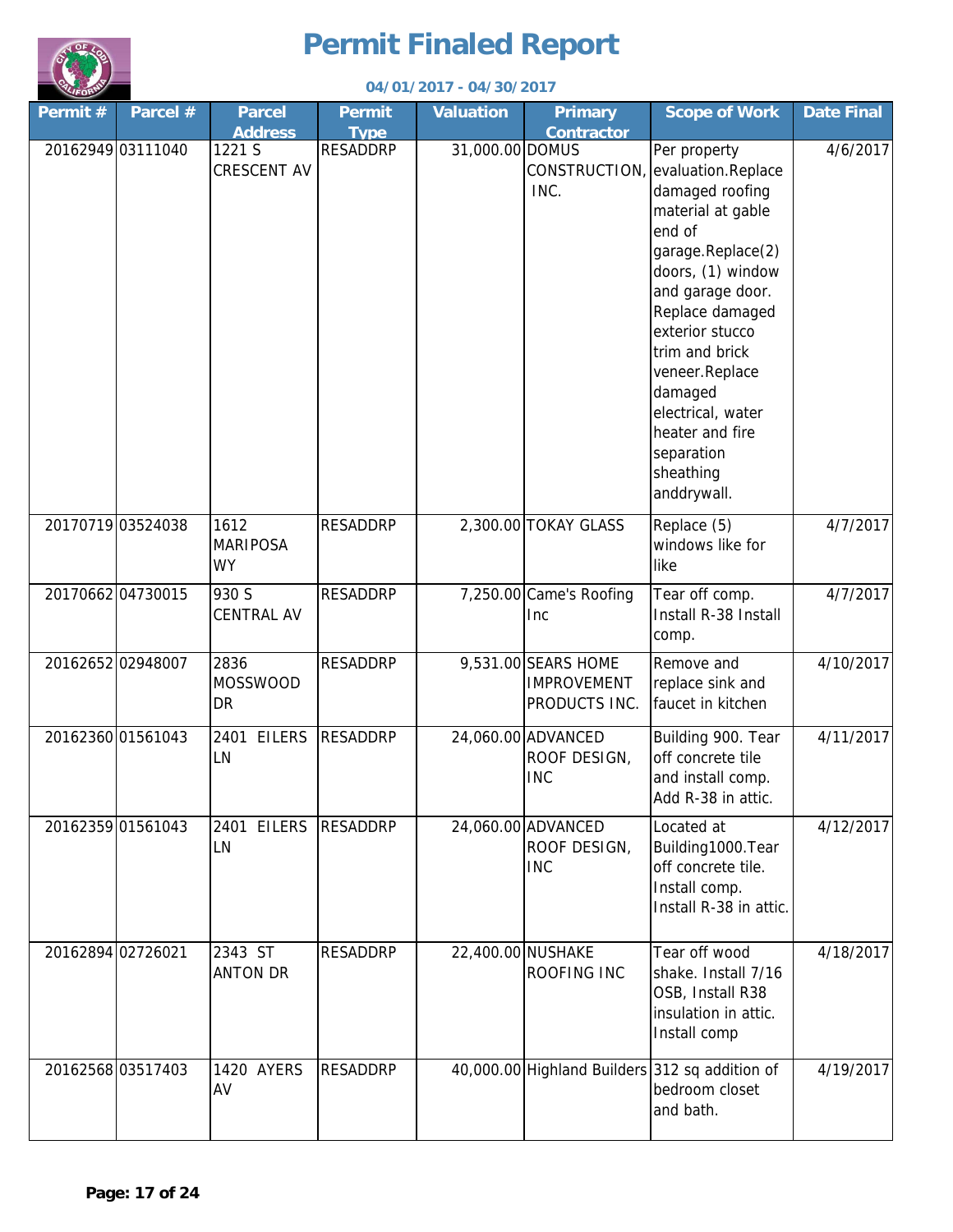

|                   |                   | 04/01/2017 - 04/30/2017           |                              |                   |                                                             |                                                                                                                                                       |                   |  |  |  |
|-------------------|-------------------|-----------------------------------|------------------------------|-------------------|-------------------------------------------------------------|-------------------------------------------------------------------------------------------------------------------------------------------------------|-------------------|--|--|--|
| Permit#           | Parcel #          | <b>Parcel</b><br><b>Address</b>   | <b>Permit</b><br><b>Type</b> | <b>Valuation</b>  | <b>Primary</b><br><b>Contractor</b>                         | <b>Scope of Work</b>                                                                                                                                  | <b>Date Final</b> |  |  |  |
| 20162175 06232041 |                   | 1830 S<br>SACRAMENTO<br><b>ST</b> | <b>RESADDRP</b>              | 1,505.00 MANDAL   | <b>CONSTRUCTION</b><br>INC.                                 | Replace 1 patio<br>slider and 2<br>windows like for<br>like                                                                                           | 4/20/2017         |  |  |  |
| 20170507 01562013 |                   | 2401 EILERS<br>#404 LN            | <b>RESADDRP</b>              | 5,000.00 EAGLE    | <b>CONSTRUCTION</b>                                         | Located in unit<br>404. Remove and<br>replace water<br>damaged drywall<br>and insulation in<br>kitchen and living<br>room                             | 4/20/2017         |  |  |  |
|                   | 20170588 03528005 | 509 N<br>PACIFIC AV               | <b>RESADDRP</b>              | 11,690.00 GIDDENS | <b>BROTHERS INC</b>                                         | Install new HVAC<br>on roof package<br>unit. Install<br>dedicated gas line<br>for future fireplace<br>insert.                                         | 4/20/2017         |  |  |  |
|                   | 20163014 03705003 | 8 S HAM LN                        | <b>RESADDRP</b>              | 6,400.00 EDM      | CONSTRUCTION                                                | Convert carport<br>into covered<br>garage.                                                                                                            | 4/21/2017         |  |  |  |
|                   | 2017076303312007  | 907 ELLIOT<br>PL                  | <b>RESADDRP</b>              |                   | 18,714.00 SEARS HOME<br><b>IMPROVEMENT</b><br>PRODUCTS INC. | Instal (11) vinyl<br>retrofit windows.<br>Like for like.                                                                                              | 4/24/2017         |  |  |  |
|                   | 20162450 03109038 | 1221 S<br><b>FAIRMONT AV</b>      | <b>RESADDRP</b>              |                   | 8,000.00 King of Heights                                    | Tear off existing<br>tile. Solid<br>sheathed. Install R-<br>38 in attic. Install<br>comp.                                                             | 4/24/2017         |  |  |  |
|                   | 20161915 04308713 | 305 E<br><b>LOCUST ST</b>         | <b>RESADDRP</b>              | 170,000.00 5 STAR | CONSTRUCTION                                                | Located in units 1-<br>8: Fire damage<br>repair to electrical,<br>plumbing framing<br>and roof. Replace<br>200 amp service<br>panel, same<br>location | 4/24/2017         |  |  |  |
|                   | 20170445 03928026 | 558 WILLOW<br><b>GLEN DR</b>      | <b>RESADDRP</b>              |                   | 31,516.00 PETERSEN -<br><b>DEAN INC</b>                     | Tear off 2 layers of<br>comp. Solid<br>sheathed. Install R-<br>38 in attic. Install<br>comp                                                           | 4/25/2017         |  |  |  |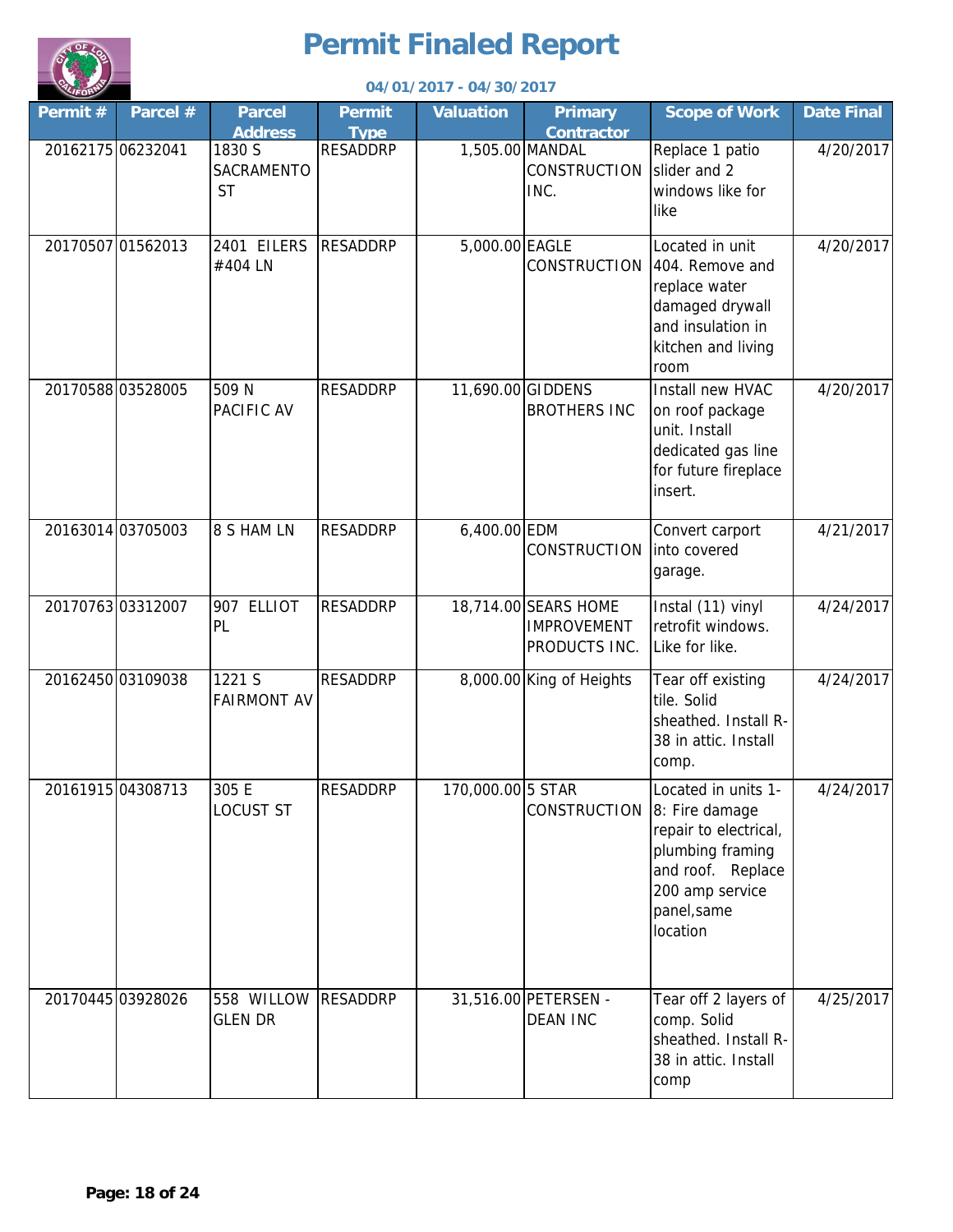

|                   | 04/01/2017 - 04/30/2017 |                                 |                              |                  |                                                           |                                                                                                                                                                                                                                                                                                                                                                                                                                                                                               |                   |  |  |
|-------------------|-------------------------|---------------------------------|------------------------------|------------------|-----------------------------------------------------------|-----------------------------------------------------------------------------------------------------------------------------------------------------------------------------------------------------------------------------------------------------------------------------------------------------------------------------------------------------------------------------------------------------------------------------------------------------------------------------------------------|-------------------|--|--|
| Permit#           | Parcel #                | <b>Parcel</b><br><b>Address</b> | <b>Permit</b><br><b>Type</b> | <b>Valuation</b> | <b>Primary</b><br><b>Contractor</b>                       | <b>Scope of Work</b>                                                                                                                                                                                                                                                                                                                                                                                                                                                                          | <b>Date Final</b> |  |  |
| 20170755 04513003 |                         | 1205 S LEE AV RESADDRP          |                              |                  | 6,800.00 OWNER OF<br><b>RECORD</b>                        | Tear off comp.<br>Install Comp.<br>Existing R-38 in<br>attic.                                                                                                                                                                                                                                                                                                                                                                                                                                 | 4/25/2017         |  |  |
| 20170599 02909218 |                         | 2101 DEBBIE RESADDRP<br>LN      |                              | 2,500.00 JC OTT  | <b>INVESTMENTS</b><br><b>INC</b>                          | Remove exterior<br>door and jamb at<br>family room.<br>Remove cabinet<br>and frame<br>opening. Insulate<br>and stucco to<br>match outside.<br>Sheetrock inside to<br>match. Upgrade<br>and relocate<br>existing electrical<br>panel from<br>100amp to 200<br>amn                                                                                                                                                                                                                              | 4/26/2017         |  |  |
| 20170215 04516029 |                         | 1101 S<br><b>CHURCH ST</b>      | <b>RESADDRP</b>              | $6,200.00$ MFV   | ASSOCIATES,<br>INC. DBA THE<br><b>GLASS GURU S J</b><br>V | Replace 6 windows<br>like for like                                                                                                                                                                                                                                                                                                                                                                                                                                                            | 4/26/2017         |  |  |
| 20160992 04313004 |                         | 340 E<br><b>WALNUT ST</b>       | <b>RESADDRP</b>              |                  | 40,000.00 OWNER OF<br><b>RECORD</b>                       | <b>Install Retaining</b><br>wall. Take vent<br>through roof. Put<br>face plates and<br>secure electrical<br>boxes and wire<br>Install furnace on<br>wall. Install smoke<br>detectors. Replace<br>gutters around<br>house. Fix<br>stairway to<br>basement. Install<br>electric water<br>heater. Fix and<br>seal stucco around<br>windows. Inspect<br>water line that was<br>replaced from the<br>city shut off. Per N<br>& O dated 9-28-<br>15. Foundation<br>was permitted<br>under 20160187. | 4/27/2017         |  |  |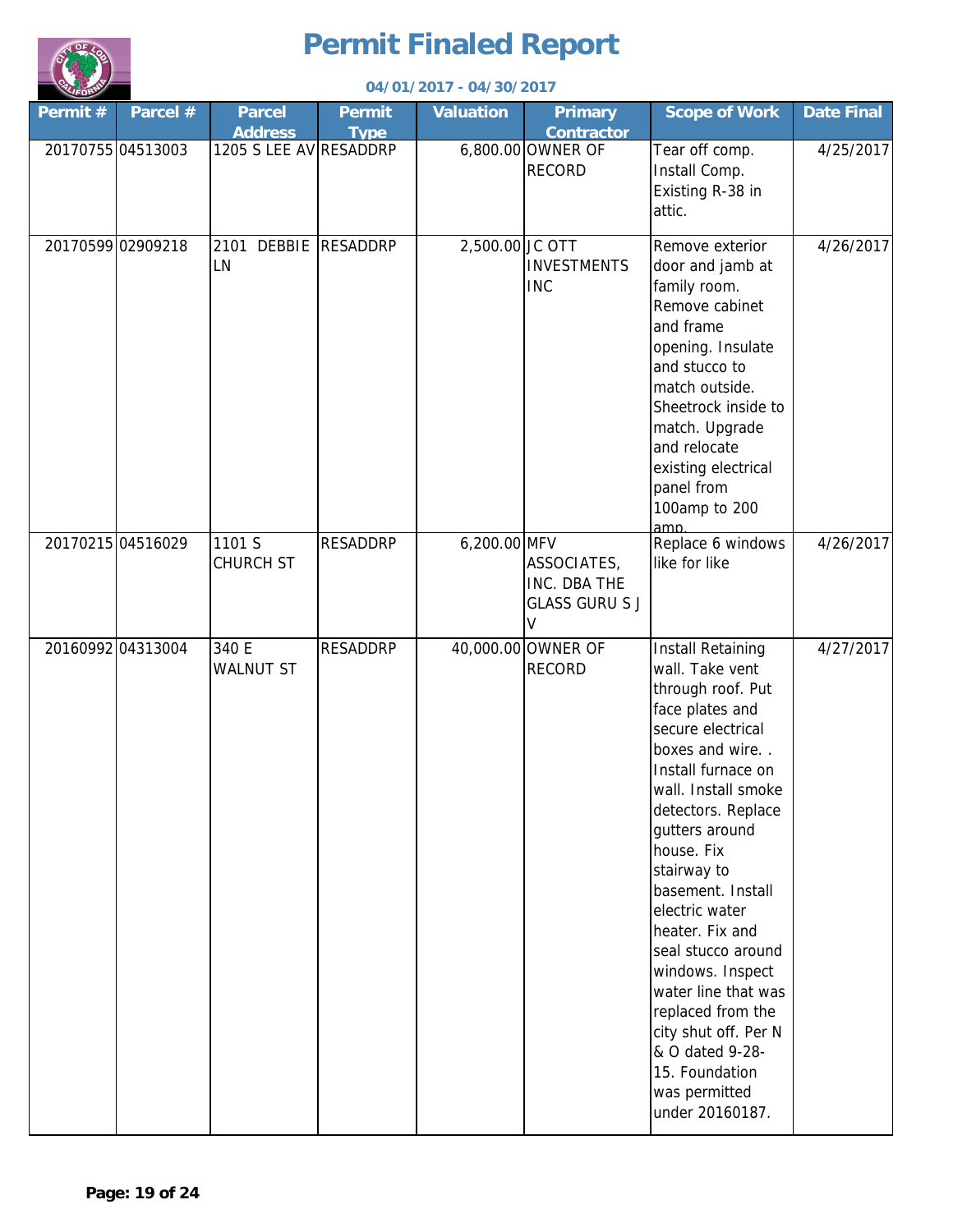

|                   |                   |                                   |                              | 04/01/2017 - 04/30/2017 |                                     |                                                                                                                                                   |                   |
|-------------------|-------------------|-----------------------------------|------------------------------|-------------------------|-------------------------------------|---------------------------------------------------------------------------------------------------------------------------------------------------|-------------------|
| Permit#           | Parcel #          | <b>Parcel</b><br><b>Address</b>   | <b>Permit</b><br><b>Type</b> | <b>Valuation</b>        | <b>Primary</b><br><b>Contractor</b> | <b>Scope of Work</b>                                                                                                                              | <b>Date Final</b> |
| 20162099 05814048 |                   | 2312 W<br><b>KETTLEMAN</b><br>LN  | <b>RESTURNT</b>              | 353,739.00 AMERICAN     | <b>BUILDING</b><br>CONCEPT, INC.    | New construction<br>of a 3,222 sf<br>restaurant with a<br>drive-thru "Farmer<br>Boys Lodi"                                                        | 4/21/2017         |
| 20160788 02953027 |                   | 2670<br><b>TIFFANY ST</b>         | <b>SFDDTACH</b>              | 213,868.00 FRONTIER     | LAND<br><b>COMPANIES</b>            | New Single Family<br>Dwelling 2465 sq<br>ft 4 bedroom<br>MP201X Fire<br>Sprinklers to be<br>issued on a<br>separate permit.                       | 4/3/2017          |
| 20161197 04507047 |                   | 811 S School<br><b>St</b>         | <b>SFDDTACH</b>              | 145,000.00 TOKAY        | DEVELOPMENT,<br>INC.                | Located at 811 S<br>School St. New<br>Single Family<br>Dwelling 3<br>bedroom 1785 sq<br>ft. Fire Sprinklers<br>to issued on a<br>separate premit. | 4/3/2017          |
|                   | 2016118304507046  | 813 S School<br><b>St</b>         | <b>SFDDTACH</b>              | 156,260.00 TOKAY        | DEVELOPMENT,<br>INC.                | Located at 813 S<br>School St. New<br>Single Family<br>Dwelling 3<br>bedroom 2122 sq<br>ft Fire Sprinklers<br>on a separate<br>permit             | 4/3/2017          |
| 2016208802955024  |                   | 2985<br><b>LOMBARD ST</b>         | <b>SFDDTACH</b>              |                         | 286,174.00 FCB HOMES                | New Single Family<br>Dwelling 3<br>bedroom 3355 sq<br>ft MP401A Fire<br>Sprinklers to be on<br>a separate permit.                                 | 4/4/2017          |
|                   | 20152500 02955043 | 3040<br><b>BELMONT DR</b>         | <b>SFDDTACH</b>              | 276,605.00 FRONTIER     | LAND<br>COMPANIES                   | New Single Family<br>Dwelling 4<br>bedroom 3116 sq<br>ft Master Plan 401B                                                                         | 4/5/2017          |
|                   | 20160867 05864006 | 2407<br><b>VINTAGE</b><br>OAKS CT | <b>SFDDTACH</b>              | 265,000.00 TOKAY        | DEVELOPMENT,<br>INC.                | New single family<br>dwelling, 3<br>bedroom                                                                                                       | 4/6/2017          |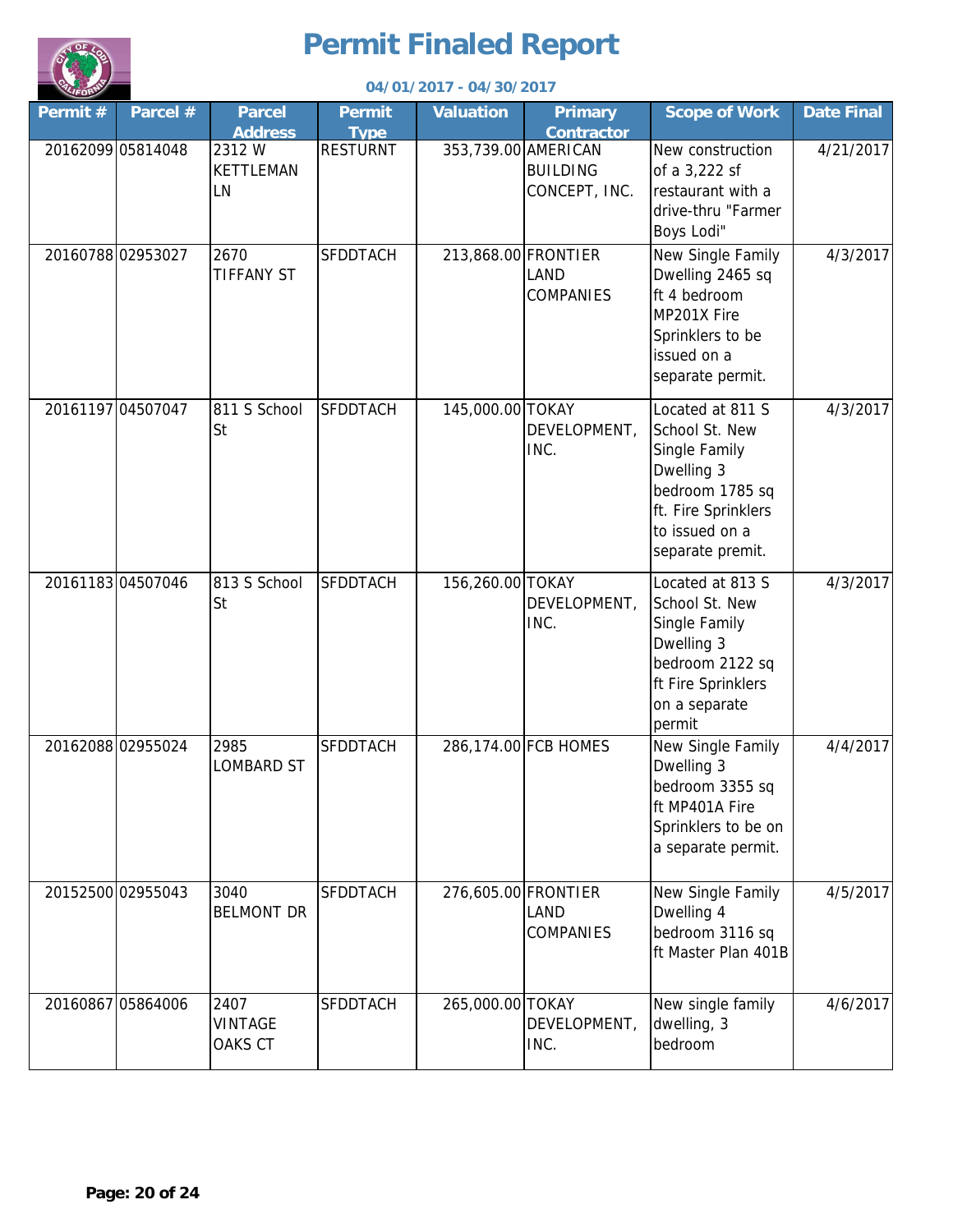

|         | 04/01/2017 - 04/30/2017 |                                 |                       |                     |                                     |                                                                                                                                                                |                   |
|---------|-------------------------|---------------------------------|-----------------------|---------------------|-------------------------------------|----------------------------------------------------------------------------------------------------------------------------------------------------------------|-------------------|
| Permit# | Parcel #                | <b>Parcel</b><br><b>Address</b> | Permit<br><b>Type</b> | <b>Valuation</b>    | <b>Primary</b><br><b>Contractor</b> | <b>Scope of Work</b>                                                                                                                                           | <b>Date Final</b> |
|         | 20161187 04507044       | 805 S<br><b>SCHOOL ST</b>       | <b>SFDDTACH</b>       | 151,352.00 TOKAY    | DEVELOPMENT,<br>INC.                | Located $@$ 805 S<br>School St. New<br>Single Family<br>Dwelling 3<br>bedroom 1991<br>square feet. Fire<br>Sprinklers to be<br>issued on a<br>separate permit. | 4/6/2017          |
|         | 20161196 04507045       | 807 S School<br><b>St</b>       | <b>SFDDTACH</b>       | 145,000.00 TOKAY    | DEVELOPMENT,<br>INC.                | Located at 807 S<br><b>School St New</b><br>Single Family<br>Dwelling3<br>bedroom 1774 sq ft                                                                   | 4/6/2017          |
|         | 20162701 05867048       | 128<br><b>LEBARON BL</b>        | <b>SFDDTACH</b>       |                     | 204,828.00 FCB HOMES                | New Single Family<br>Dwelling 4<br>bedroom 2369 sq<br>ft MP3B                                                                                                  | 4/6/2017          |
|         | 20160390 02956048       | 3059<br><b>ARTISTRY ST</b>      | <b>SFDDTACH</b>       | 306,397.00 FRONTIER | <b>LAND</b><br>COMPANIES            | New Single Family<br>Dwelling 4<br>bedroom 3535 sq<br>feet Master<br>Plan103B Fire<br>Sprinklers to be on<br>a separate permit.                                | 4/7/2017          |
|         | 20162087 02955022       | 3001<br><b>LOMBARD ST</b>       | <b>SFDDTACH</b>       |                     | 246,915.00 FCB HOMES                | New Single Family<br>Dwelling 3352 sq<br>ft 3 bedroom<br>MP401A Fire<br>Sprinklers to be on<br>a separate permit.                                              | 4/12/2017         |
|         | 20162703 05867049       | 134<br><b>LEBARON BL</b>        | SFDDTACH              |                     | 204,828.00 FCB HOMES                | New Single Family<br>Dwelling 4<br>bedroom 2369 sq<br>ft MP3C                                                                                                  | 4/13/2017         |
|         | 2016186302956026        | 3019<br>RADIANCE ST             | <b>SFDDTACH</b>       |                     | 226,746.00 FCB HOMES                | New Single Family<br>Dwelling 3<br>bedroom 2615 sq<br>ft MP202 Fire<br>Sprinklers to be on<br>a separate permit.                                               | 4/17/2017         |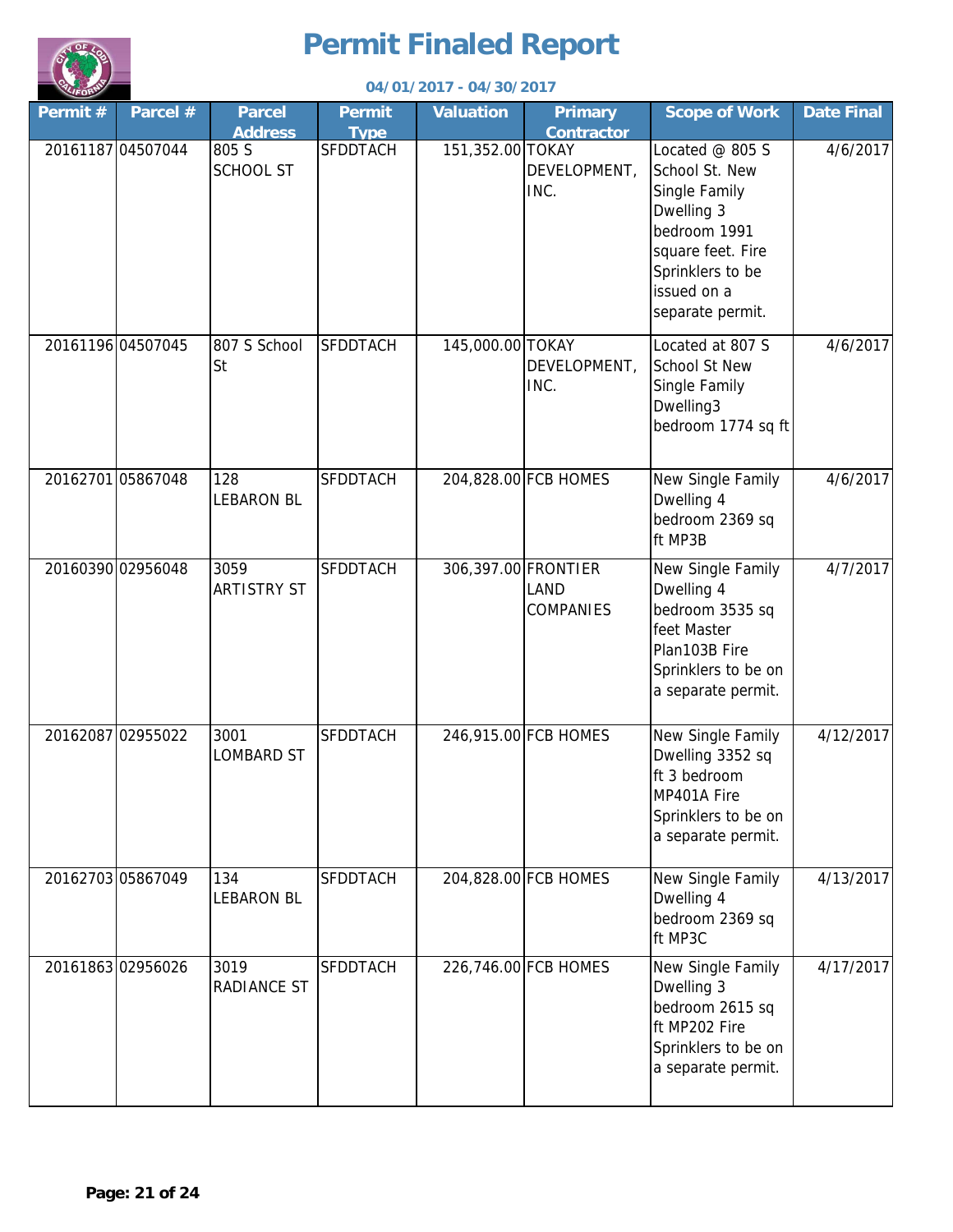

|         |                   |                                       |                       | 04/01/2017 - 04/30/2017 |                                     |                                                                                                                                 |                   |
|---------|-------------------|---------------------------------------|-----------------------|-------------------------|-------------------------------------|---------------------------------------------------------------------------------------------------------------------------------|-------------------|
| Permit# | Parcel #          | <b>Parcel</b><br><b>Address</b>       | Permit<br><b>Type</b> | <b>Valuation</b>        | <b>Primary</b><br><b>Contractor</b> | <b>Scope of Work</b>                                                                                                            | <b>Date Final</b> |
|         | 20161234 02953018 | 2673<br><b>BUTTERCUP</b><br><b>DR</b> | <b>SFDDTACH</b>       |                         | 213,868.00 FCB HOMES                | New Single Family<br>Dwelling 3<br>bedroom MP201X<br>2465 sq ft. Fire<br>sprinklers to be on<br>a separate permit<br>2465 sq ft | 4/17/2017         |
|         | 20162704 05867050 | 144<br><b>LEBARON BL</b>              | <b>SFDDTACH</b>       |                         | 202,935.00 FCB HOMES                | New Single Family<br>Dwelling 3<br>bedroom 2354 sq<br>ft MP2B                                                                   | 4/18/2017         |
|         | 20161465 02955063 | 90 NOBLE AV SFDDTACH                  |                       | 252,170.00 FRONTIER     | LAND<br><b>COMPANIES</b>            | New Single Family<br>Dwelling 3<br>bedroom 2982 sq<br>ft. MP 302B Fire<br>Sprinklers on a<br>separate permit.                   | 4/19/2017         |
|         | 20162705 05867051 | 150<br><b>LEBARON BL</b>              | <b>SFDDTACH</b>       |                         | 202,935.00 FCB HOMES                | New Single Family<br>Dwelling 3<br>bedroom 2354 sq<br>ft MP2A                                                                   | 4/20/2017         |
|         | 2016190805867027  | 130 MERTON<br><b>WY</b>               | <b>SFDDTACH</b>       |                         | 258,189.00 FCB HOMES                | New Single Family<br>Dwelling 4<br>bedroom 2957 sq<br>ft MP4 Fire<br>sprinklers to be on<br>a separate permit                   | 4/21/2017         |
|         | 20161982 02956015 | 3020<br><b>RADIANCE ST</b>            | <b>SFDDTACH</b>       |                         | 214,655.00 FCB HOMES                | New Single Family<br>Dwelling 3<br>bedroom 2486 sq<br>ft MP201 Fire<br>Sprinklers to be on<br>a separate permit.                | 4/21/2017         |
|         | 20162090 02955033 | 185<br><b>HEIRLOOM AV</b>             | <b>SFDDTACH</b>       |                         | 286,174.00 FCB HOMES                | New Single Family<br>Dwelling 3352 sq<br>ft 3 bedroom<br>MP401C Fire<br>Sprinklers to be on<br>a separate permit.               | 4/21/2017         |
|         | 20162892 05867012 | 137 MERTON SFDDTACH<br><b>WY</b>      |                       |                         | 202,935.00 FCB HOMES                | New Single Family<br>Dwelling 3<br>bedroom 2354 sq<br>ft MP2B                                                                   | 4/25/2017         |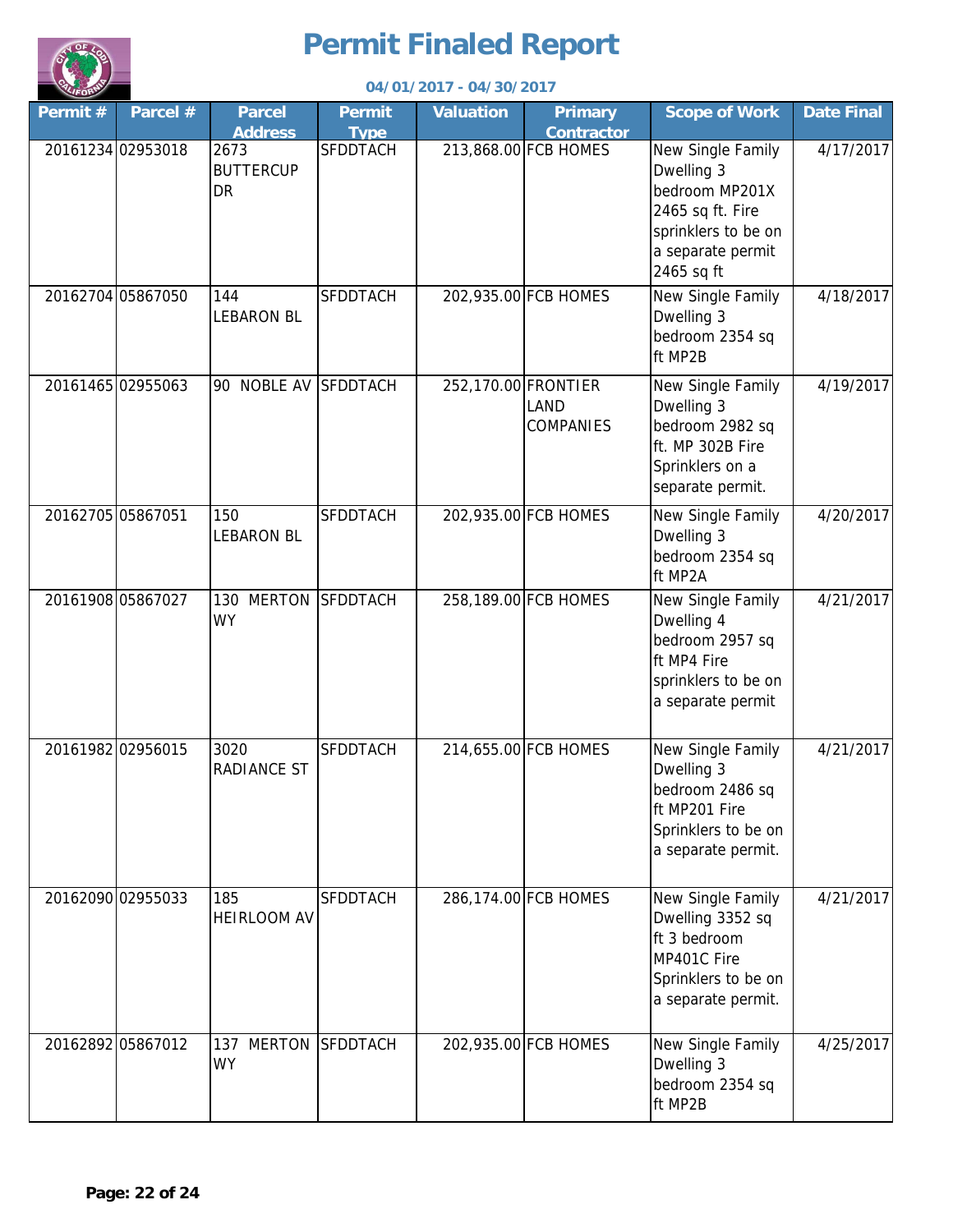

|         |                   |                                  |                              | 04/01/2017 - 04/30/2017 |                                            |                                                                                                                                                                            |                   |
|---------|-------------------|----------------------------------|------------------------------|-------------------------|--------------------------------------------|----------------------------------------------------------------------------------------------------------------------------------------------------------------------------|-------------------|
| Permit# | Parcel #          | <b>Parcel</b><br><b>Address</b>  | <b>Permit</b><br><b>Type</b> | <b>Valuation</b>        | <b>Primary</b><br><b>Contractor</b>        | <b>Scope of Work</b>                                                                                                                                                       | <b>Date Final</b> |
|         | 20162201 05867041 | 121<br><b>LEBARON BL</b>         | <b>SFDDTACH</b>              |                         | 204,827.55 FCB HOMES                       | New Single Family<br>Dwelling 4<br>bedroom 2369 sq<br>ft MP3C Fire<br>sprinklers to be on<br>a separate premit.                                                            | 4/26/2017         |
|         | 20170401 02913031 | 2301 W LODI<br>AV                | <b>SIGN</b>                  |                         | 22,000.00 GARYS SIGNS<br>AND SCREEN        | "Lodi Avenue<br>Baptist Church"<br>Install a digital<br>message center on<br>existing foundation                                                                           | 4/5/2017          |
|         | 20162496 05803022 | 2624<br><b>KETTLEMAN</b><br>LN   | SIGN                         |                         | 4,500.00 ALLIED SIGNS                      | "Signature Nails"<br>install (2) sets of<br>channel letters.                                                                                                               | 4/10/2017         |
|         | 20162216 05803023 | 2602<br><b>KETTLEMAN</b><br>LN   | <b>SIGN</b>                  |                         | 4,500.00 ALLIED SIGNS                      | "Deli Delicious"<br>Suite 120 - Install<br>$(2)$ sets of<br>illuminated<br>channel letters                                                                                 | 4/10/2017         |
|         | 20162737 04702008 | <b>310 S MAIN</b><br><b>ST</b>   | <b>SIGN</b>                  |                         | 1,000.00 OUTFRONT<br><b>MEDIA GROUP</b>    | Located at 102 E<br>Lodi Av: Replace<br>material like for<br>like on existing<br>billboard sign face.<br>Material is wood<br>and metal<br>moulding along<br>edge.          | 4/13/2017         |
|         | 20163084 05814048 | 2312W<br><b>KETTLEMAN</b><br>LN  | <b>SIGN</b>                  |                         | 17,800.00 GARYS SIGNS<br><b>AND SCREEN</b> | "Farmer Boys<br>Breakfast, Burgers<br>& More" Install<br>(3) single face wall<br>signs, $(2)$<br>directional signs &<br>(1) menu board                                     | 4/21/2017         |
|         | 20162048 03710002 | 1225 W<br>LOCKEFORD<br><b>ST</b> | <b>SIGN</b>                  | 15,000.00 SIGN          | DEVELOPMENT<br>INC.                        | Re-image existing<br>Arco with new<br>Arco. Reface<br>existing monument<br>sign with LED<br>pricers. Install<br>new canopy signs.<br>Re-image existing<br>dispenser pumps. | 4/25/2017         |